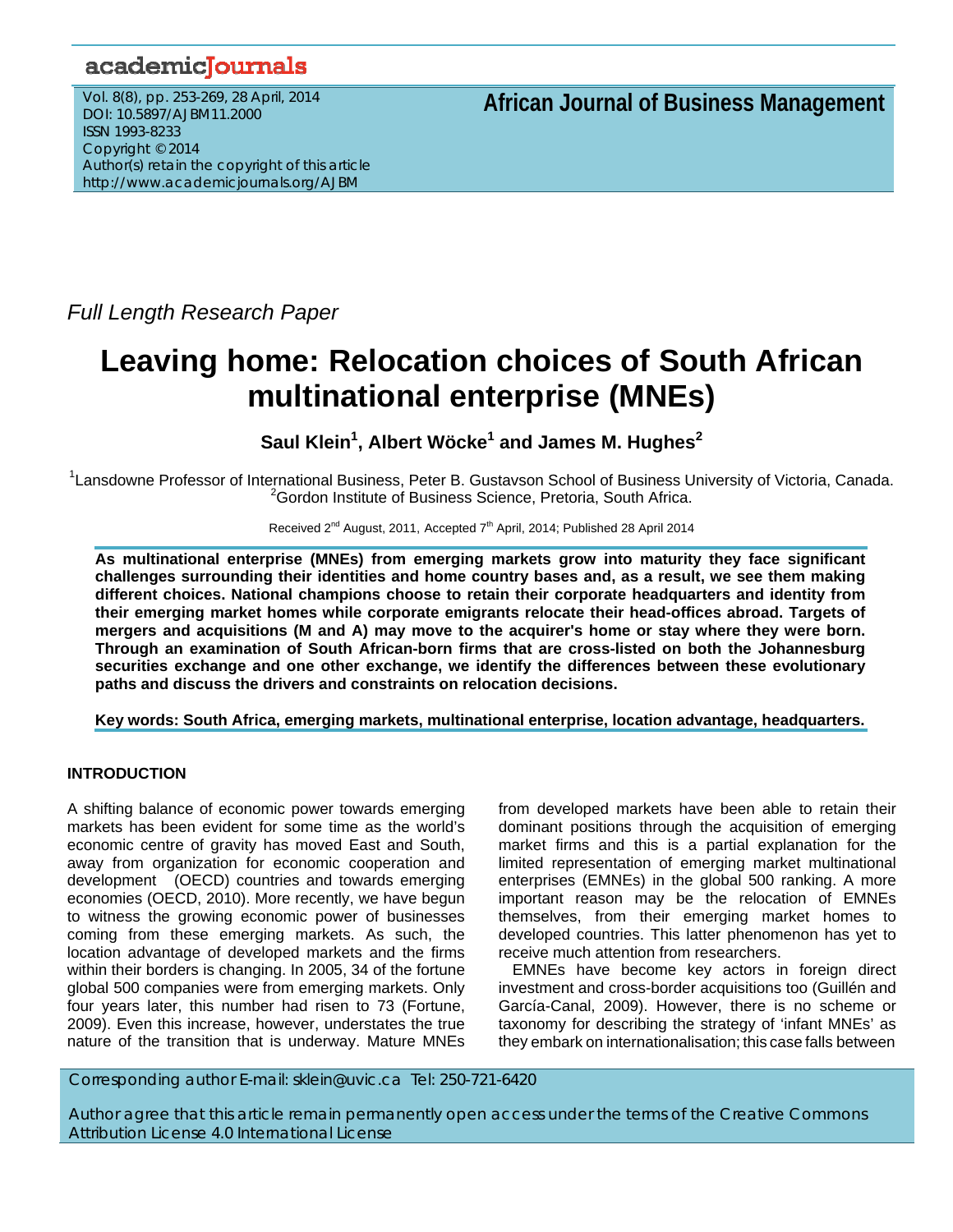the cracks (Ramamurti, 2009). Extant research has focused on the location choices of MNEs in aggregate and has related this to individual factors, such as taxation (Barrios et al., 2008; M. Desai and Hines, 2002; Devereux and Maffini, 2006; Voget, 2008). While the phenomenon of EMNEs moving their headquarters to developed countries has been observed, current research has not considered the combination of factors that motivate or constrain emerging market firms in their headquarters location choices (Bel and Fageda, 2008; Birkinshaw et al., 2006; Braunerhjelm, 2004; Brouwer et al., 2004). EMNEs do not bear the costs of relocation without reason, and the underlying logic of location advantage for headquarters in developed markets requires verification. Such an examination is especially timely given the vigorous and continuing debate surrounding the reasons for EMNE relocation (McNulty, 2010).

Although emerging markets are not homogeneous, they share some locational disadvantages, such as weak institutional environments, property rights regimes, legal systems, and others (Guillén and García-Canal, 2009). Differences between EMNEs themselves are also notable. Their origins, industries, competitive advantages, markets and internationalisation paths vary widely (Ramamurti, 2009). While many EMNEs develop firm specific abilities to compensate for their home-country location disadvantages (Guillén and García-Canal, 2009), others relocate their headquarters to developed countries, presumably in the pursuit of location-based advantages.

As the significance of cross-border trade grows, and firms internationalise, EMNEs may relocate to Industrialised countries for asset-seeking and market-seeking reasons; for example, Anglo American moved from South Africa to Britain and Mittal Steel moved from India to the Netherlands. Relocation may be a strategic necessity in order to allow greater access to capital and other resources; as typified by South African Breweries relocating to London "seeking access to capital markets better endowed than those at home"(Hoover's, 2010).

Countries, or cities, compete to attract MNEs and extract rents from headquarters located within their borders, creating "a developing market for international headquarters" UNCTAD (2003a). Some firms, however, retain their indigenous headquarters, grow very large and continue to manage global operations from outside "the triad" (Rugman, 2008), despite the supposed disadvantages of their locations, firms such as Petronas of Malaysia or document type conference paper authors Vladimir Alvarado (PDVSA) of Venezuela have stayed at home. These EMNEs are often supported by their home country governments and are often natural resource specialists.

The purpose of this paper is to better understand the phenomenon of firm relocation as it applies to emerging market firms. We describe the relocation decisions made by South African firms in light of prior research and assess the applicability of such work in an emerging

market context. We outline the different expansion paths taken by EMNEs in an era of globalization and review the locational advantages of emerging versus developed markets. Based on these advantages, we discuss and categorise the predictors of MNE behaviour and highlight the likely implications for firms from emerging markets. We then examine these implications in the context of South African firms, and draw conclusions from the analysis.

# **Internationalization paths**

As an MNE progresses from "infancy" to "adolescence" to "maturity", the consequences of its birthplace change. The importance of home-country advantage declines as an MNE evolves, regardless of its nationality (Ramamurti,2009). As such, the country of origin may have obsolescing relevance for an MNE over time, in terms of value chain elements, supply of senior management, capital supply or relative revenue. What may become more important is the country in which the MNE chooses to live.

In figure 1 below, three possible expansion paths for an EMNE are identified as globalization takes hold in its home country: relocate, remain at home or be acquired. The firms that pursue such options are labelled as corporate emigrants, national champions and targets, respectively. We speculate that different paths, as depicted, will have different growth trajectories<sup>1</sup>. Becoming a target may be associated with slower growth, while becoming a corporate emigrant may be a cause (based on managerial ambition) or a consequence (due to access to a larger global market) of more accelerated growth than would be the case for national champions.

The "corporate emigrant" is conceptualised as a firm that relocates its headquarters to obtain location specific advantages while customer facing business units remain in place. The "national champion" is a firm that does not relocate and bears the costs, benefits, of this decision. The "target" is acquired by another MNE, which results in an effective transfer of headquarters functions. The target could then be seen as an "outside-in" firm that locates its headquarters and operations separately – managing from the "outside", with operations "in" the country.

The EMNE may choose to relocate its head office to a developed country in order to take advantage of the economies of agglomeration, such as access to physical and human capital (Dunning, 1998) as well due to increasing accountability to international stakeholders (Birkinshaw *et al.*, 2006), while the customer facing business units remain elsewhere.

Three other investment types may explain the "outsidein" phenomenon (Dunning and Lundan, 2008):

<sup>&</sup>lt;sup>1</sup>This question of growth trajectories, and its empirical verification, is deserving of further study, but is outside the scope of this paper. The preliminary question, that is discussed here, is how these different options describe firm behaviour in practice.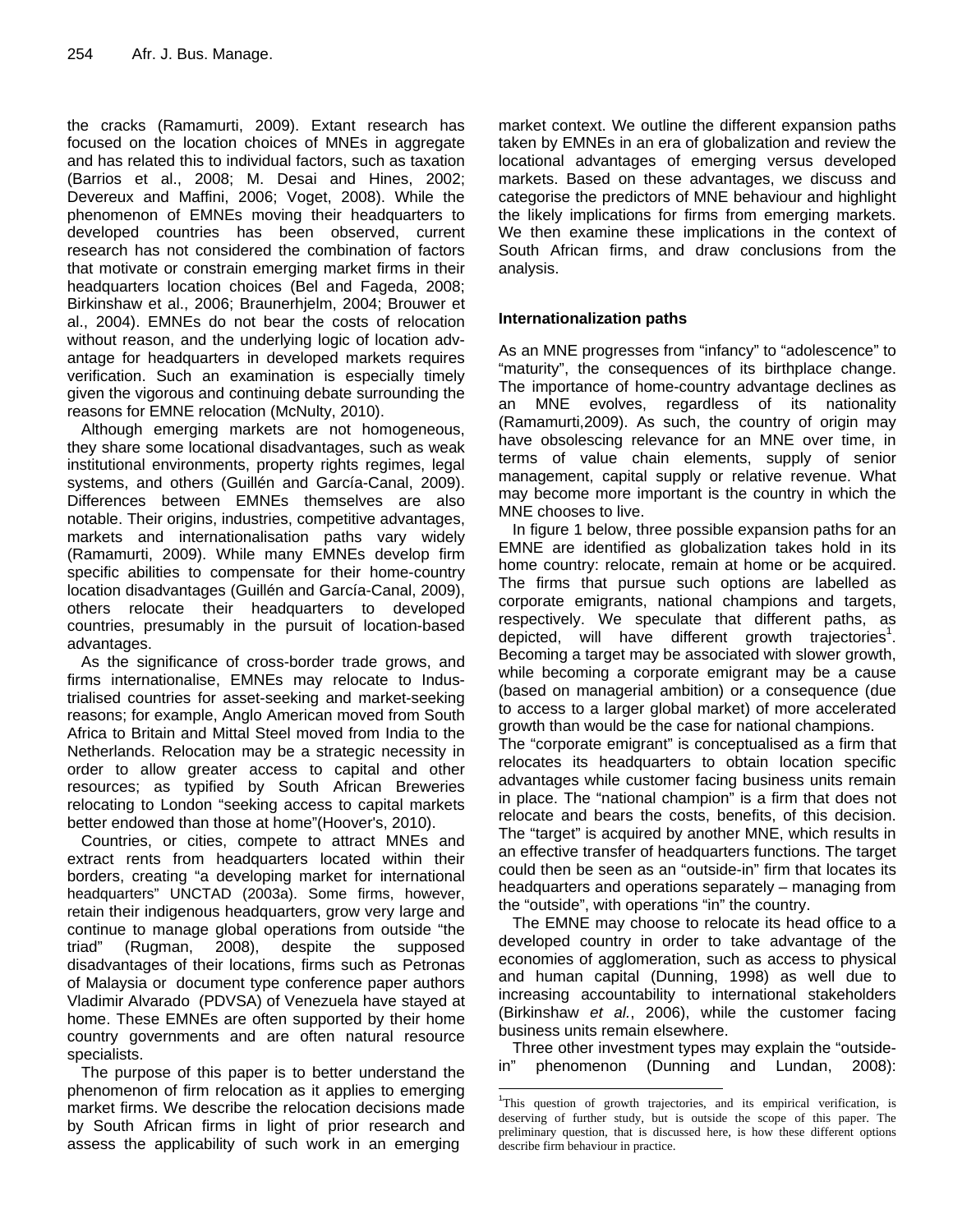

**Figure 1.** Expansion paths

- 1. Escape Investment seeks to avoid disadvantageous conditions in the home country. These conditions may be heavy taxation, lack of economic dynamism or the unacceptability of the business type in question. Thus, EMNE relocation to developed countries may be motivated by the desire to disengage from disadvantageous conditions at home.
- 2. Support Investment seeks to augment the capabilities or activities of the firm. Thus, EMNE relocation to developed countries may be motivated by the need to substantiate previous investment.
- 3. Passive Investment is akin to portfolio investing. Here, a minority stake may be purchased in an existing firm or asset and the emphasis is not necessarily on the management of the investee. This form of investment does not add to the understanding of EMNE relocation.

In the case of EMNEs, relocation may also be driven by managers pursuing their own, personal objectives, even if they are not well aligned with those of the organization. Such an "agency" problem may reflect individual desires to escape an unpleasant environment or to enjoy a better quality of life which may be available at home. The agency problem, however, could also work the other way and limit the organization's mobility if key executives do not wish to leave the comforts of their home.

# **Location drivers and constraints**

EMNEs have disrupted and heightened competitive markets, forcing incumbent, largely Western, MNEs to respond with product innovation, consolidation and reconfiguration of value chains (Guillén and GarcíaCanal, 2009; Ramamurti, 2009). In doing so, EMNEs have become key actors in foreign direct investment and cross-border acquisitions. It is critical that their decisions obtain greater scrutiny. A comparison between traditional and MNEs and new EMNEs, is shown in Table 1 (Guillén and García-Canal, 2009).

Four general motivations for the foreign investment of MNEs are natural resource seeking, market seeking, efficiency seeking and strategic asset seeking (Dunning and Lundan, 2008). Natural resource seekers look for resources abundant to a region. These resources may be physical such as mineral deposits and are typically location-bound. Alternatively, there may be abundant human resources ina location, such as inexpensive labour or skills – technical, managerial or marketing. Corporate emigrants look for skilled human resources, for example in management or marketing, in their relocation decisions.

Market seekers invest to supply goods or services to markets that have been serviced previously by exports from the investing country (Dunning and Lundan, 2008). These firms may be following the relocation of production by suppliers or customers; which may need local adaption of their products; may be taking advantage of reduced transportation costs; or may be following a defensive or aggressive competitive strategy. Corporate emigrants may be motivated by the need to market more intensively to customers in those countries. Efficiency seekers aim to benefit from economies of scale and scope and of risk diversification (Dunning and Lundan, 2008). Corporate Emigrants' relocation to developed countries may be motivated by the need to rationalise previous investments in those countries, or to allocate corporate, rather than business unit level, activity to a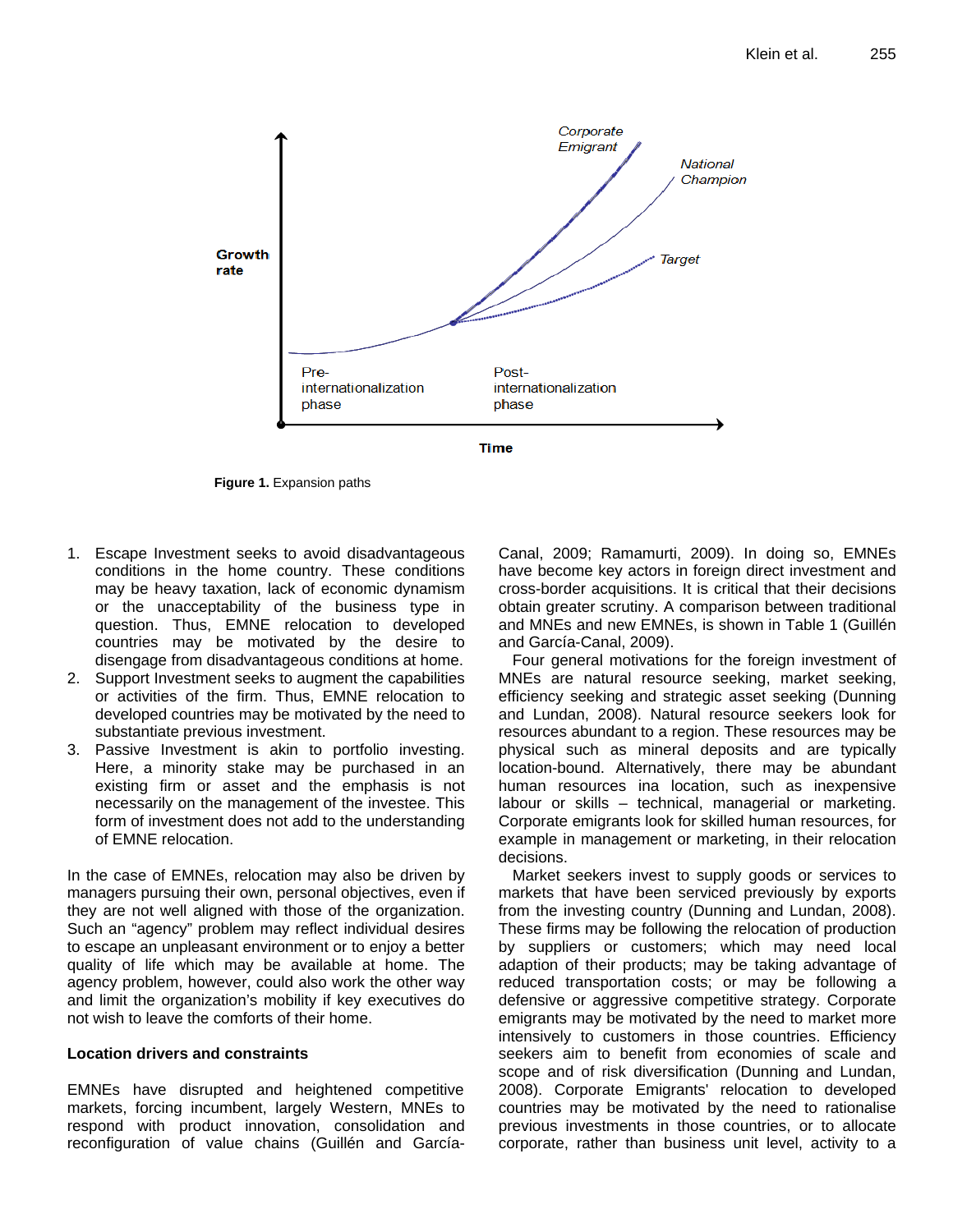| <b>Dimension</b>              | <b>New EMNEs</b>                                                         | <b>Traditional MNEs</b>                                  |
|-------------------------------|--------------------------------------------------------------------------|----------------------------------------------------------|
| Speed of internationalisation | Accelerated                                                              | Gradual                                                  |
| Competitive advantages        | Weak: Upgrading of resources<br>required                                 | Strong: Required resources<br>available in-house         |
| Political capabilities        | Strong: Firms used to unstable political<br>environments                 | Weak: Firms used to stable<br>political environments     |
| Expansion path                | Dual path: Simultaneous entry into<br>developed and developing countries | Simple path: From less to more<br>distant countries      |
| Default entry modes           | External growth: Alliances and<br>acquisitions                           | Internal growth: Wholly owned<br>subsidiaries            |
| Organisational adaptability   | High, because of their meagre<br>international presence                  | Low, because of their ingrained<br>structure and culture |

**Table 1.** A Comparison of "New" and "Traditional" multinational enterprise (MNEs)

more suitable location.

Strategic asset seekers invest in line with a long term strategy, typically to secure long-term competitiveness. These investments seek to augment previous commitments and existing asset bases, or to exclude ownership advantages to other firms. These investments may not be strictly profitable in the sense required in the other investment motives described above (Dunning and Lundan, 2008). Corporate emigrants may be motivated by a belief that the new region will be increasingly significant in the future. As EMNEs' competitive advantages are "weak" and they need to upgrade their resources, EMNEs are motivated to acquire some of the same firm and country specific capabilities held by their more traditional competitors. If these advantages are concentrated in geographic areas and are freely available to all firms in that area, the firm will be motivated to relocate to a region rich in these assets.

If emerging markets are unsupportive of headquarters, and MNEs located in developed markets have location advantages, EMNEs will be motivated to relocate themselves. Such motivation assumes that any loss of country specific advantage from the home country will be recovered in the move, and that firms are sufficiently mature such that firm specific advantages, example, an "adversity advantage" (Ramamurti, 2009), are fully transportable. Firms that do not relocate, for whatever reason, carry the costs of their disadvantaged locations. If a firm does not relocate, and remains globally competitive, this implies that it possesses country or firm specific advantages of greater magnitude than the disadvantages that accrue from its headquarters location. The more disadvantaged a particular location, the more firms would be expected to relocate from that country. With economic growth, the rate of relocation should slow as the disparity reduces, assuming a global *status quo* in terms of capital and personal transportability.

Predating recent advances in communication and service technologies, location research until the 1990's was based on the presumption that management and production functions were co-located (Deschryvere, 2009). As such, no distinction was made between headquarters and production relocations. More recently, the corporate headquarters has been visualised as a collection of thee divisible functions: Financial, Legal and Managerial (Desai, 2009). Here, the processes and products are distinct for individual business units and production centres. Each of these functions has specific motivations for its location choice, as illustrated below. Due to reductions in communications and travel costs, "firms are redefining their homes by unbundling their headquarters functions and reallocating them opportunistically across nations. …and, consequently, the idea of firms as national actors rooted in their home countries is rapidly becoming outdated" (Desai, 2009: 409), as depicted in Figure 2 (below).

Given the role and needs of each of the three homes, different drivers for competitiveness push and pull EMNEs in their headquarters relocation decisions. Similarly, there are constraints on them that resist the drive to relocate.

# **Resource and efficiency seeking drivers**

Given that the most basic input and product of the headquarters is information, the optimisation of information transfer is a key for competitiveness. Researching European and American headquarters relocations respectively, Bel and Fageda (2008) and Strauss-Kahn and Vives (2009) agree that transport infrastructure and the costs of tacit information exchanges are important for the location of headquarters of large companies. Headquarters also move in order to optimise value chain elements, particularly business services. Ono (2003) demonstrated the link between location and the inexpensive procurement of services such as advertising, accounting and legal services. In the United States, headquarters location decisions are largely driven by the presence of a large and varied local supply of business services rather than the presence of a large number of headquarters (Pennings and Sleuwaegen, 2000; Davis and Henderson, 2008;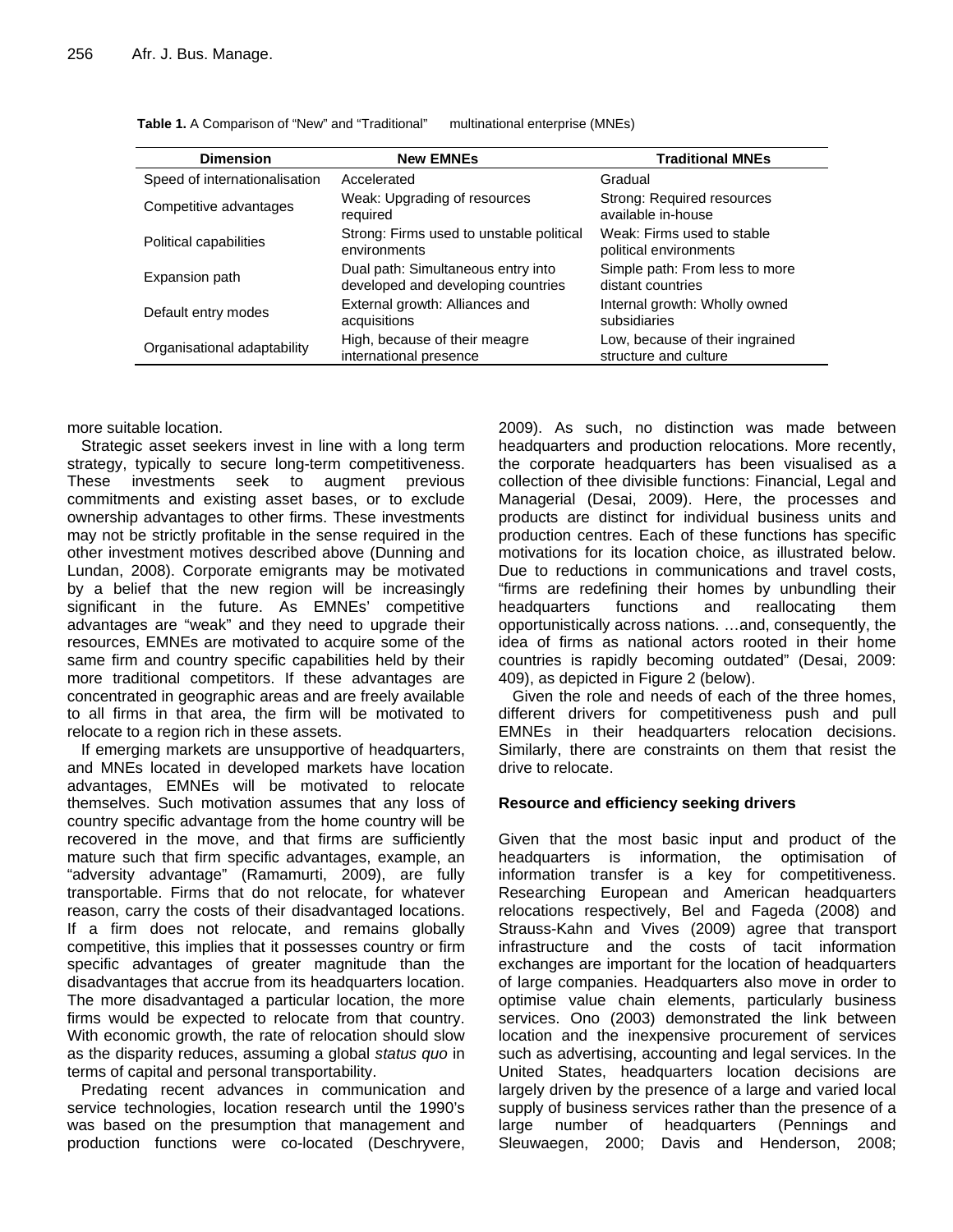

**Figure 2.** Reconceptualising the corporate home

Strauss-Kahn and Vives, 2009).

In reality, neither communication and transport connectedness nor the presence of a large and varied supply of business services are geographically universal. To remain competitive, the MNE must move to the location that offers the best advantages for both connectedness and value chain optimisation; the greater the relative disadvantage, the greater the motivation to relocate. Since part of the definition of an emerging market is a weakness in this support environment (FTSE Group, 2009), EMNEs would generally be more motivated to relocate abroad than firms from the developed world. If emerging markets have smaller pools of the skilled labour required for MNE corporate management, an impetus exists for EMNEs to relocate to the developed world in order to easily procure this resource.

# **Product and capital market seeking drivers**

In Europe, Mucchielli and Saucier (1997) concluded that new product introduction is a cause of headquarters relocation. Many studies have shown that proximity to customers and the size of the product market in a host country are significant predictors of location choice (Head and Mayer, 2004; Pennings and Sleuwaegen, 2000; Strauss-Kahn and Vives, 2009). Birkinshaw,et al*.*(2006: 682) recognise that "it is now accepted that proximity to specialised labour, complementary suppliers and customers, and access to knowledge spillovers are all important benefits to the firm."

Apart from proximity benefits, there may be an added marketing benefit or country-of-origin effect; that is, customers perceive the quality of a product as stemming from the company's location. Swiss watches are an obvious example. As emerging markets mature, they must overcome negative perceptions of their country of origin. For example, Toyota struggled in the 1960's to establish the creditability of Japan as a centre of automobile production; a situation paralleled by Korean automobile manufacturers in the 1990's. MNEs based in developed economies would not feel this motivation as strongly.

A similar "legitimacy effect" has been noted in the case of investors. MNEs improve their visibility and relationships with shareholders and financial institutions in a progressive pattern (Birkinshaw et al*.*, 2006). They may start with the issuance of foreign depositary receipts, continue through to overseas listings, and finally end in a relocation of the corporate office to a global financial centre. This progression has been promoted by EMNEs as a demonstration of their commitment to global capital markets. The reward may be in terms of borrowing costs, stock liquidity and the value of corporate governance. Other benefits include analyst coverage, price discovery, disclosure regulations and investor protection (Desai,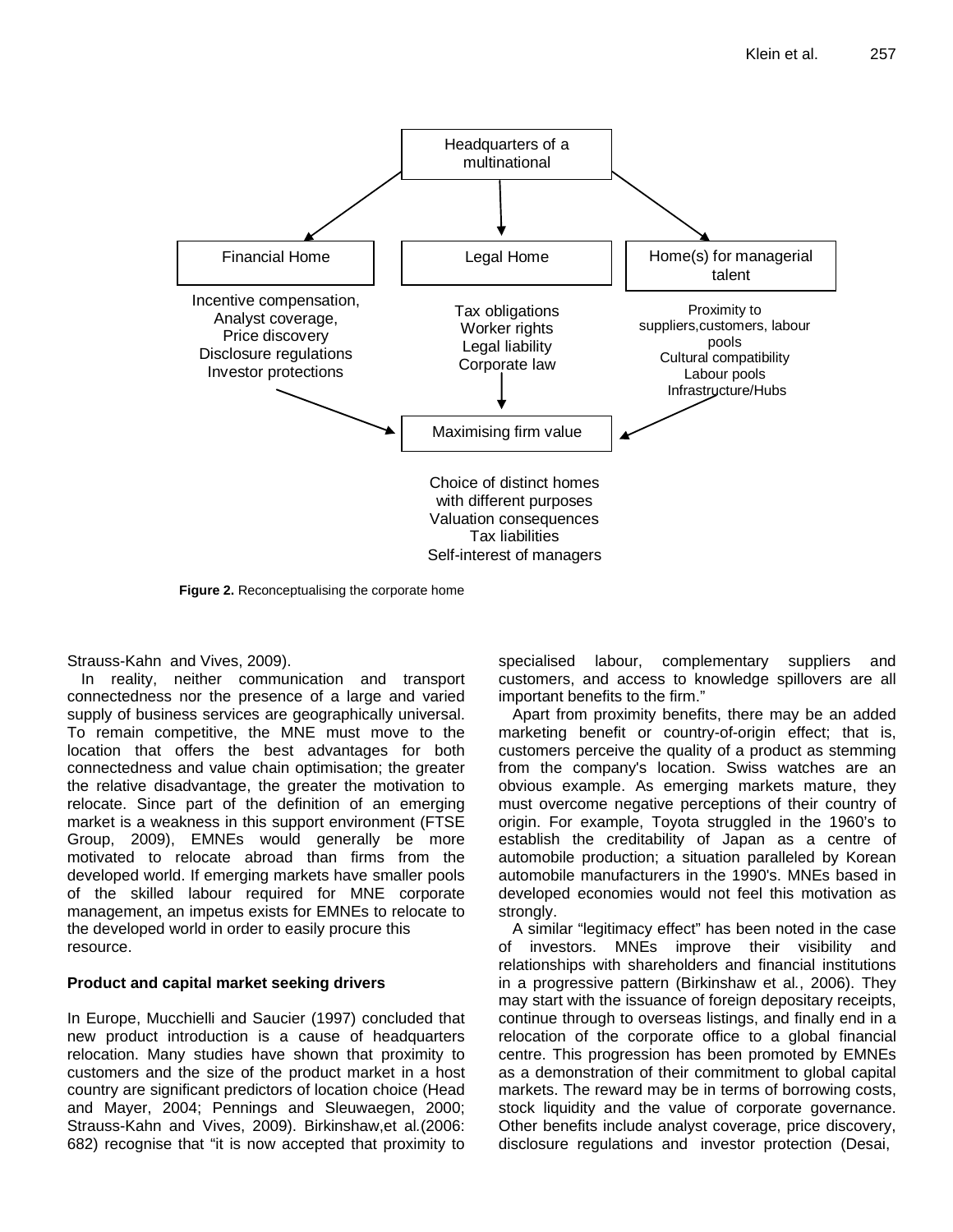2009). The act of moving, as a signal to markets, may be more important than the benefits of the relocation itself (Birkinshaw et al., 2006).

MNEs list their securities in the developed world to access investor capital. For example, news corporation relocated from Australia to the United States in 2004 to access more readily American investors that might, better appreciate media companies (Desai, 2009). Corporate headquarters are moved to get closer to important external influencers, primarily shareholders and financial market players (Birkinshaw et al., 2006). For EMNEs, generally from less well-endowed capital markets, this offers an even more powerful draw.

In situations of merger or acquisition, where there is a major change of shareholding, relocation is necessary to regain proximity to influencers. It has been shown that headquarters are often relocated following an increase of overseas share ownership or following a merger or takeover (Brouwer et al., 2004; Strauss-Kahn and Vives, 2009). In most cases, the location of the acquirer is chosen as the location for the united firm (Baaij et al. 2004).

Financial markets with a better reputation and a reduced risk perception, can demand a greater premium for their shares. Thus, the relocation of primary listing to a capital market in a lower risk country will increase the perceived value of the company (Mohamed and Finnoff, 2005).

# **Institutional resource seeking drivers**

Key institutional drivers of location are tax incentives and labour institutions (Brouwer et al., 2004; Birkinshaw, et al*.,* 2006; Strauss-Kahn and Vives (2009). Mooij and Ederveen (2001) found that 1% increase in host-country tax rate decreases foreign direct investment (FDI) in that country by 3.3%. Further, firm taxation has a marked impact on the choice of corporate location, in terms of both "push" and "pull" (Devereux and Maffini, 2006; Egger, 2009; Voget, 2008). In addition, the taxation of individual employees influences location choice, and does so increasingly as a firm internationalises (Braunerhjelm, 2004). Separate from the location of their corporate headquarters, firms have been found to relocate their nominal legal location away from the United States to escape taxation (Desai and Hines, 2002). Parent-country taxation is a predictor of the *pattern* of MNE expansion (Barrios et al., 2008).

The strength, and rigidity of the available labour pool is another important location factor (Birkinshaw et al., 2006). Labour market rigidity puts "a brake" on a host country's attractiveness, even within OECD countries (Delbecque et al., 2008). A less frequently discussed location factor is the lobbying and institutional power of the home country government in the international arena. Governments negotiate advantageous terms for their indigenous firms and these become country specific

advantages. "Tier-l bargaining between the governments of host and home countries occurs bilaterally or through multilateral institutions" (Ramamurti, 2001: 23). State bargaining power on behalf of national business, is labelled as tier-2 bargaining. Multilateral institutions may include such bodies as the World Bank, the international monetary fund (IMF) and the world trade organisation (WTO). These institutions write the macro-level rules on FDI that frame micro negotiations between the MNE and potential subsidiary host countries. Given that emerging market governments are seen to have less "voice" in such institutions (U.S. Department of State, 2009), there exists a driver to secure this advantage through relocation.

MNEs may also be motivated to relocate based on greater protection under law, including intellectual property, which may be offered by the host country (Desai, 2009), since emerging markets have a mixed record in legal enforcement and transparency (Transparency International, 2009).

# **Agency constraints**

Agency concerns regarding the actions of corporate managers have been widely discussed during the recent global financial crisis. The effects of personal, rather than corporate, requirements may determine location choice (Braunerhjelm, 2004). Dominant shareholders, for example, may affect the decision making process to their parochial ends. Birkinshaw et al*.* (2006), in a developed country context, found that "the more concentrated the ownership of the MNE (in terms of the percent shareholding of the largest shareholder), the lower the likelihood of corporate headquarters or business unit headquarters moving overseas"(p. 689).

In many emerging markets, fast-rising EMNEs have a large percentage of state ownership. Their governments may be motivated to preserve local jobs and resist relocation. It follows that the higher a firm's state ownership, where the state is an important external influencer, the lower the likelihood of relocation of the headquarters abroad. Alternatively, a dominant private shareholder may push for relocation to a nation seen to be more desirable. Here, capital flight or "escape investment" may apply (Dunning and Lundan, 2008). In a merger or acquisition, relocation may result because of either the removal or the introduction of different shareholder interests. Similarly, where managers seek personal relocation to a country with a higher quality of life, a concentration in private shareholding may motivate relocation from emerging markets.

# **Firm constraints**

Firms and industries vary in many ways, such as their level of technology, their stage in the industry life cycle, the extent of global product and process standardisation,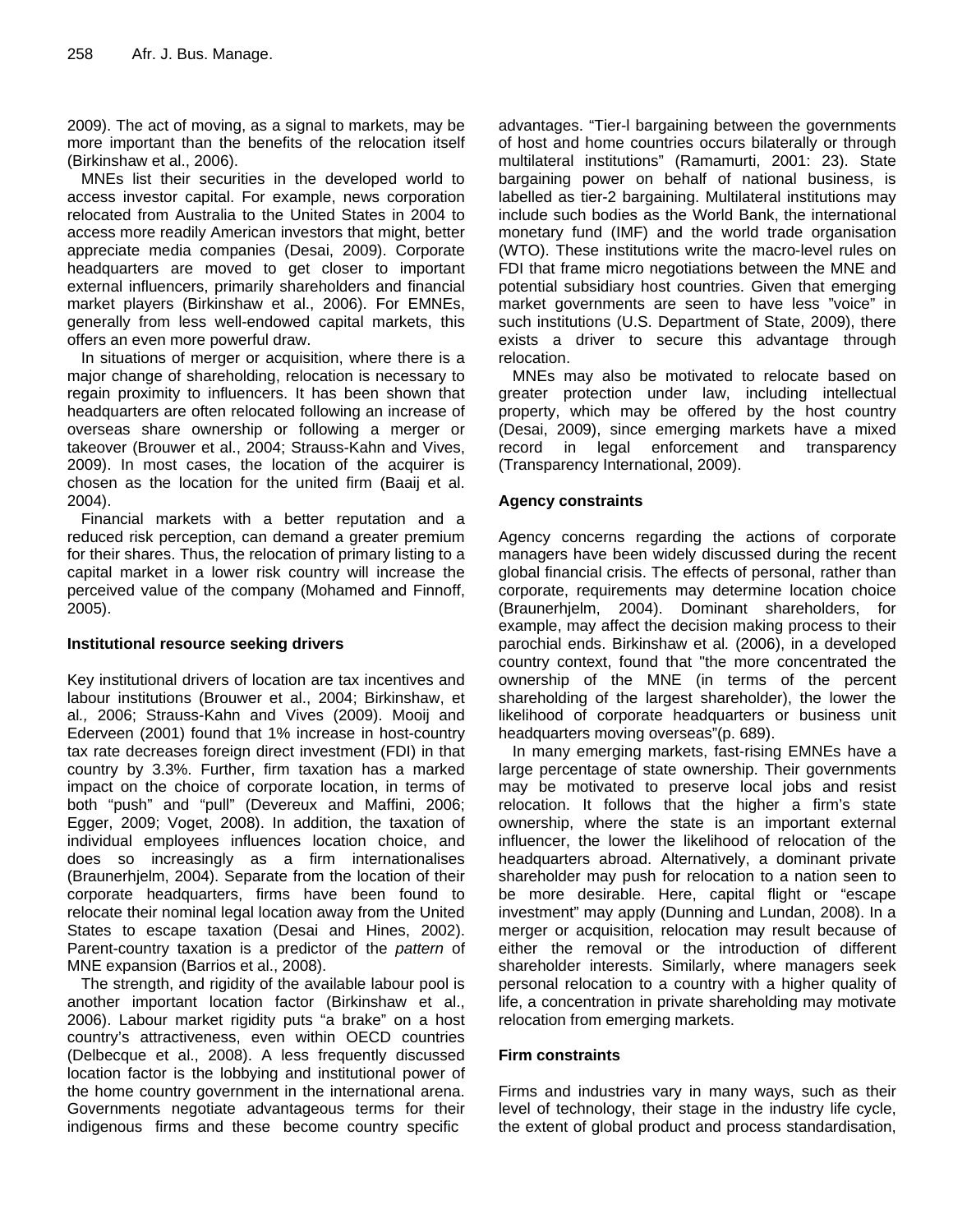|    | <b>Generalised Strength of Location Factor</b> |                         |                          |  |
|----|------------------------------------------------|-------------------------|--------------------------|--|
|    | <b>Location Factor</b>                         | <b>Emerging Markets</b> | <b>Developed Markets</b> |  |
|    | Supply factors                                 |                         |                          |  |
| 1. | Support infrastructure                         | Low                     | High                     |  |
| 2. | Headquarters service providers                 | Low                     | High                     |  |
| 3. | Headquarters labour                            | Low                     | High                     |  |
|    | <b>Capital market factors</b>                  |                         |                          |  |
| 1. | Equity market endowment                        | Low                     |                          |  |
| 2. | Country risk perception                        | Low                     | High                     |  |
| 3. | Cost of capital                                | Low                     | High<br>High             |  |
|    |                                                |                         |                          |  |
|    | <b>Institutional factors</b>                   |                         |                          |  |
| 1. | Incentives and taxation                        | Mixed                   | Mixed                    |  |
| 2. | <b>Educational Institutions</b>                | Low                     | High                     |  |
| 3. | Law and IP protection                          | Low                     | High                     |  |
| 4. | "Tier-2" bargaining power                      | Low                     | High                     |  |
|    |                                                |                         |                          |  |
|    | <b>Agency factors</b>                          |                         |                          |  |
| 1. | Quality of life for management                 | Low                     | High                     |  |
| 2. | Personal taxation for management               | Mixed                   | Mixed                    |  |
|    |                                                |                         |                          |  |
|    | <b>Net Result</b><br>High<br>Low               |                         |                          |  |

**Table 2.** Strength of location factors for corporate headquarters

human capital requirements and capital demand. As such, some firms and activities appear better suited to emerging market production (Ramamurti, 2009). It does not follow, however, that companies are better suited to having their headquarters located in emerging markets by virtue of their industry. Trans nationality will be associated with relocation, either as a predictor, or as a motivation, for relocation.

A firm's revenues, assets or employment may be concentrated geographically, even if reach a global scale. In such cases, it makes little sense to relocate the headquarters outside of that region since doing so would result in an increase in distance related transaction costs. If production or sales are predominantly in one area, that may be the best place to be settled. For example, the Tata group's corporate headquarters is likely to remain in Mumbai for the foreseeable future. This may be due to the mature industries which still dominant the production of the diverse group, primarily steel and automobiles. Alternatively, this may be because of the dominance of the Indian market, or both reasons together (Tata Group, 2010).

# **Summary of drivers and constraints**

Driving and constraining factors for MNE headquarters location selection are summarized in Table 2 below. The generalised strength of each factor in emerging versus developed markets is shown.

As shown, emerging markets are less advantageous locations for corporate headquarters. EMNEs are motivated to relocate to developed markets in order to seek out location advantages in a new country of residence. Location choice will be driven particularly by financial market considerations, that is, to the countries housing financial markets with the greatest capital endowment and best reputations.

EMNEs not only have more motivation to relocate, they also have a high rate of movement. While 6% of all sampled MNEs in one study relocated across national boundaries between 1997 and 2007, those from emerging markets had a relocation rate of 50% (Voget, 2008). Firm relocation within the United Sates was only 5% a year between 1996 and 2001 (Strauss-Kahnand Vives, 2009). If firms do not relocate, their decision may be explained by constraining agency effects, such as concentrated or state shareholding, or by a lack of relevance of international operations. Other agency problems, centred around management's desire for quality of life and low personal taxation, are national factors that may also constrain headquarter location choice (Desai, 2009). Based on the above, the following propositions may be advanced:

P1: Emerging markets offer less locational advantage than developed markets for EMNE headquarters.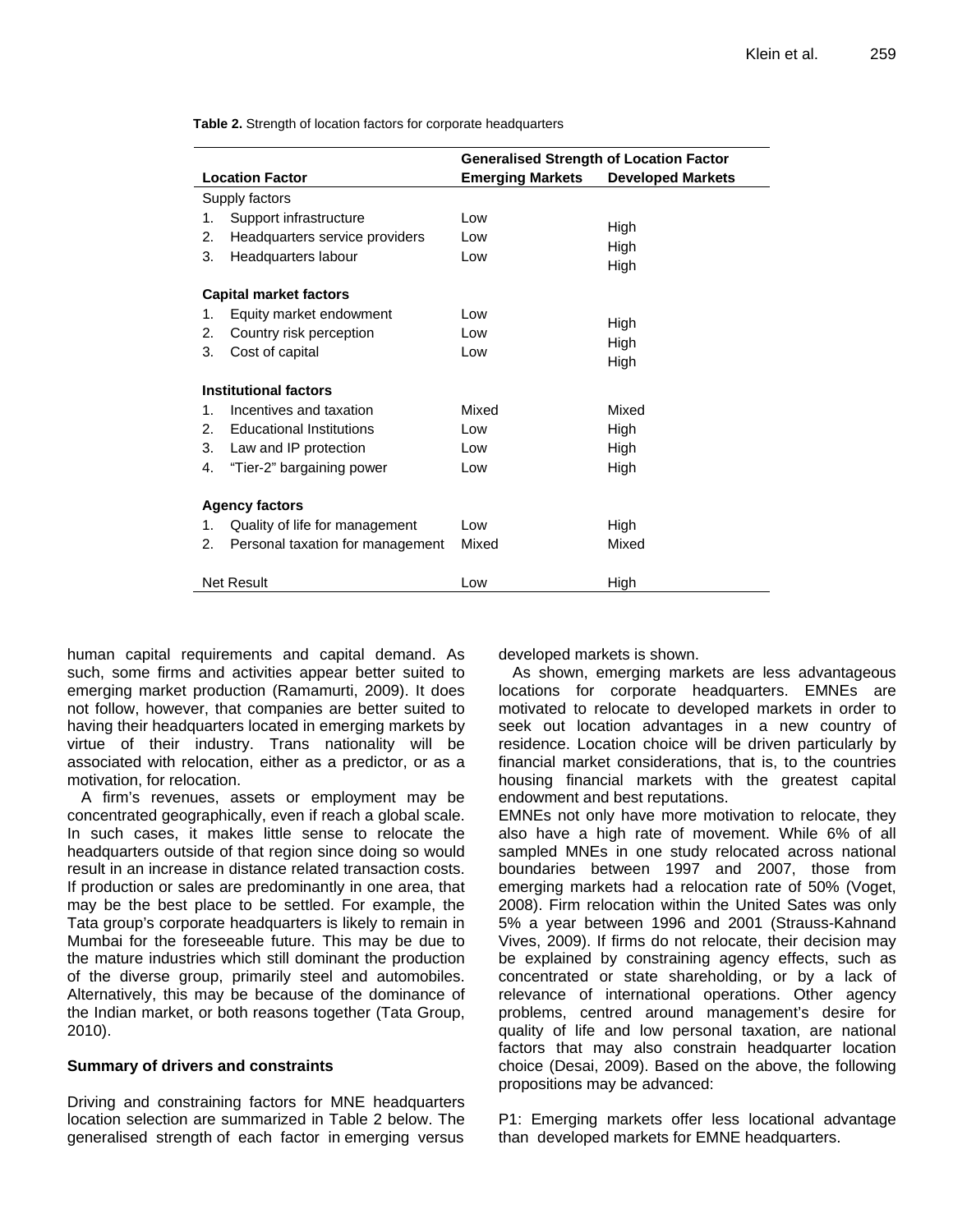| Concept                            | <b>Variable and Definition</b>                                                                             | Data Source                                         |
|------------------------------------|------------------------------------------------------------------------------------------------------------|-----------------------------------------------------|
| Emerging and developed<br>markets  | Published list of categorisations (Details may be found<br>in the Appendix, Table A1.)                     | <b>FTSE Group</b>                                   |
| Support infrastructure             | "Connectivity"                                                                                             | <b>IMD World Competitiveness</b><br>Yearbook        |
| Supplier availability              | "Banking and financial services"                                                                           | <b>IMD World Competitiveness</b><br>Yearbook        |
| Labour pool quality                | "Competent senior managers"                                                                                | <b>IMD World Competitiveness</b><br>Yearbook        |
| Equity market endowment            | "Stock market capitalisation"                                                                              | <b>IMD World Competitiveness</b><br>Yearbook        |
| Country risk reputation            | "Investment risk"                                                                                          | <b>IMD World Competitiveness</b><br>Yearbook        |
| Cost of capital                    | "Cost of capital"                                                                                          | <b>IMD World Competitiveness</b><br>Yearbook        |
| <b>Educational Institutions</b>    | "Management Education"                                                                                     | <b>IMD World Competitiveness</b><br>Yearbook        |
| Protection under law               | "Legal and regulatory framework"<br>"Intellectual property rights"                                         | <b>IMD World Competitiveness</b><br>Yearbook        |
| "Tier-2 Bargaining" State<br>power | Average of (a) voting power within the IFC (b) voting<br>power within the IMF and (c) Total national trade | IFC (2010) IMF (2009)<br>CIA World Fact Book (2009) |
| Quality of life                    | "Quality of life"                                                                                          | <b>IMD World Competitiveness</b><br>Yearbook        |
| Personal taxation                  | "Real personal taxes"                                                                                      | <b>IMD World Competitiveness</b><br>Yearbook        |

**Table 3.** Concepts, variables and data sources for locational advantage

P2: EMNEs relocate their headquarters to developed markets, not to other emerging markets.

P3: EMNE headquarters location choice may be predicted by a concentration of private shareholding, levels of state ownership and levels of foreign business interest.

#### **METHODOLOGY**

To investigate the relationships identified above, a study was conducted on firms from South Africa. Using a single emerging market has advantages, which it controls for home country differences. South Africa is a good context to examine relocation effects as the international expansion of firms was artificially suppressed until the early 1990s, due to international sanctions against the Apartheid regime. Since the transition in 1994, South African forms have moved aggressively into global markets, with many relocating their headquarters. In 1994, no South African firm was among the 50 largest transnational corporations from developing economies, ranked by foreign assets (UNCTAD, 1996). In 1997, there were three, and by 2001, there were five (UNCTAD, 1999; UNCTAD, 2003b).

South Africa has experienced dramatic political adjustments in the last decades as well as discord between government and business (Klein and Wöcke, 2009) with a flight of human and financial capital recorded (Mohamed and Finnoff, 2005). As a result, South African MNEs have been motivated to relocate their headquarters to more advantageous locations. There has also been notable internal debate in South Africa over the motivations of corporate relocation McNulty, 2010). Finally, reporting standards in

South Africa are high, even against global standards, allowing for transparency of shareholding (World economic forum, 2010).

#### **Data sources**

Data obtained from the Johannesburg securities exchange (JSE) were supplemented by other databases: International institute for management development (IMD) world competitiveness yearbooks, international finance corporation (2010), IMF (2009), the Zephyr database of Bureau van Dijk, (2010), McGregor BFA (2010), JSE (2010) and FTSE Group (2010). For differences in locational advantage, the latest available data in the IMD database were used. All available scores were selected between 2000 and 2010 and aggregates were used for analysis. The variables used as proxies for the concepts to be investigated, as well as the data sources, are tabulated below. (Table 3.)

To investigate location choice, the latest available data in the McGregor and Zephyr databases were extracted. The variables used as proxies for the concepts to be investigated, as well as the data sources are tabulated below. (Table 4.)

The oldest historical data available were chosen to mitigate any changes that have occurred since relocation. 255 transactions were found to match the set criteria. Of these, only 109 transactions occurred between firms based in developed and emerging markets. For location prediction, the additional variables used as proxies for the concepts to be investigated, as well as the data sources are tabulated below. (Table 5.). The study frame included all 74 EMNEs cross-listed on the JSE and any other exchange over the period 2004 to 2010. Of these, only those registered before 2004 were selected for further analysis. The logic behind focusing only on cross-listed companies is that they have already moved to access a larger or different pool of capital and that relocation of their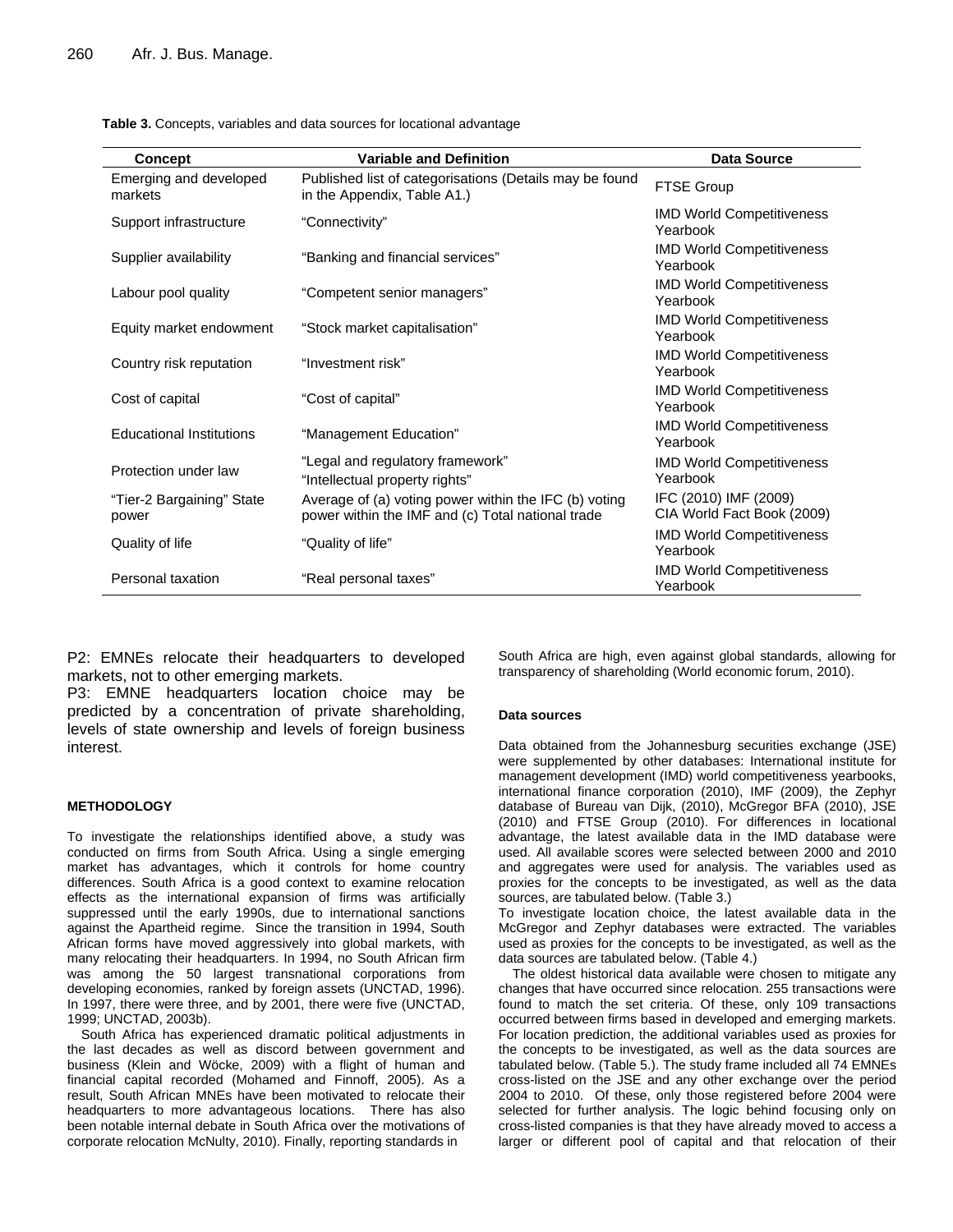| <b>Concept</b>        | <b>Variable and Definition</b>                                                                                                                                                                                             | Data Source          |
|-----------------------|----------------------------------------------------------------------------------------------------------------------------------------------------------------------------------------------------------------------------|----------------------|
| Corporate<br>Emigrant | Company with previous relocation of primary listing away from the JSE, mutually<br>exclusive with other categories                                                                                                         | McGregor<br>database |
| Outside-In firm       | Company with no productive operations in the country of primary listing,<br>mutually exclusive with other categories                                                                                                       | McGregor<br>database |
| National<br>Champion  | Company with primary listing on the JSE and major productive operations in<br>South Africa, mutually exclusive with other categories                                                                                       | McGregor<br>database |
| Relocation            | Cross-border merger or acquisition transaction between 2000 and 2010 where<br>the deal resulted in existing shareholders and payment was in shares of the<br>acquirer. Final stake between 50 and 100% of the target firm. | Zephyr<br>database   |
| Original location     | Country of incorporation of target                                                                                                                                                                                         | Zephyr<br>database   |
| New location          | Country of incorporation of acquiring firm                                                                                                                                                                                 | Zephyr<br>database   |

**Table 4.** Concepts, variables and data sources for location choice

**Table 5.** Concepts, variables and data sources for location predictors

| <b>Concept</b>                             | <b>Variable and Definition</b>                                                                                                                                         | <b>Data Source</b>   |
|--------------------------------------------|------------------------------------------------------------------------------------------------------------------------------------------------------------------------|----------------------|
| Direct state ownership                     | The average percentage share ownership held directly by the home<br>government for all years in which data was available, weighted 60% to<br>2006.                     | McGregor<br>database |
| Total state ownership                      | The average total percentage share ownership held directly or<br>indirectly by the home government for all years in which data was<br>available, weighted 60% to 2006. | McGregor<br>database |
|                                            | Assets Transnationality: ratio of foreign assets to total assets                                                                                                       |                      |
| Foreign interest                           | Sales Transnationality: ratio of foreign sales to total<br>a)<br>sales                                                                                                 | McGregor<br>database |
|                                            | Averaged for all years in which data was available                                                                                                                     |                      |
|                                            | Maximum<br>Sales<br>a)<br>of<br>either<br>the<br>Assets<br>or<br>Transnationality values                                                                               |                      |
| Transformations<br>on.<br>foreign interest | b)<br>Minimum<br>οf<br>either<br>the<br>Sales<br>Assets<br>or<br>Transnationality values                                                                               | McGregor<br>database |
|                                            | Average of the Assets and Sales Transnationality<br>C)<br>values                                                                                                       |                      |

headquarters is unlikely to be attributable to purely capital concerns. Data on private shareholder concentration was not available due to deficiencies in the data sources. Shareholding data were available from 2006 onwards. Where shareholder or transnationality data were missing, the company was excluded from the analysis. A total of 61 firms were available for further examination, of which 10 are corporate emigrants, 20 are outside-in firms and 31 are national champions.

#### **Results**

#### **Locational advantage (P1)**

As a first step in examining relocation, it is necessary to verify that the locational factors for South Africa actually motivate firms to leave home. Mean scores for the various factors of locational advantage were compared across developed countries and emerging markets as a

group as well as to South Africa in particular. An analysis of variance (ANOVA) was carried out; the Wilcoxon/ Kruskal-Wallis signed-rank, non-parametric test was used as the data were non-normally distributed. The results are summarised in Table 6 below.

As can be seen, "tier-2 bargaining" state power is 61% greater in developed markets, but the difference is statistically significant only at the p <0.10 level. Real personal taxes are very similar for both groups of countries. All of the other variables show significantly higher scores for developed markets. The scores for South Africa's "banking and financial service" and "real personal taxes" were 7.04 and 5.13 respectively, in both cases above the developed market mean score. For all other variables, the South African score was lower than the mean for developed markets, indicating that relocational pressures exist for South African EMNEs.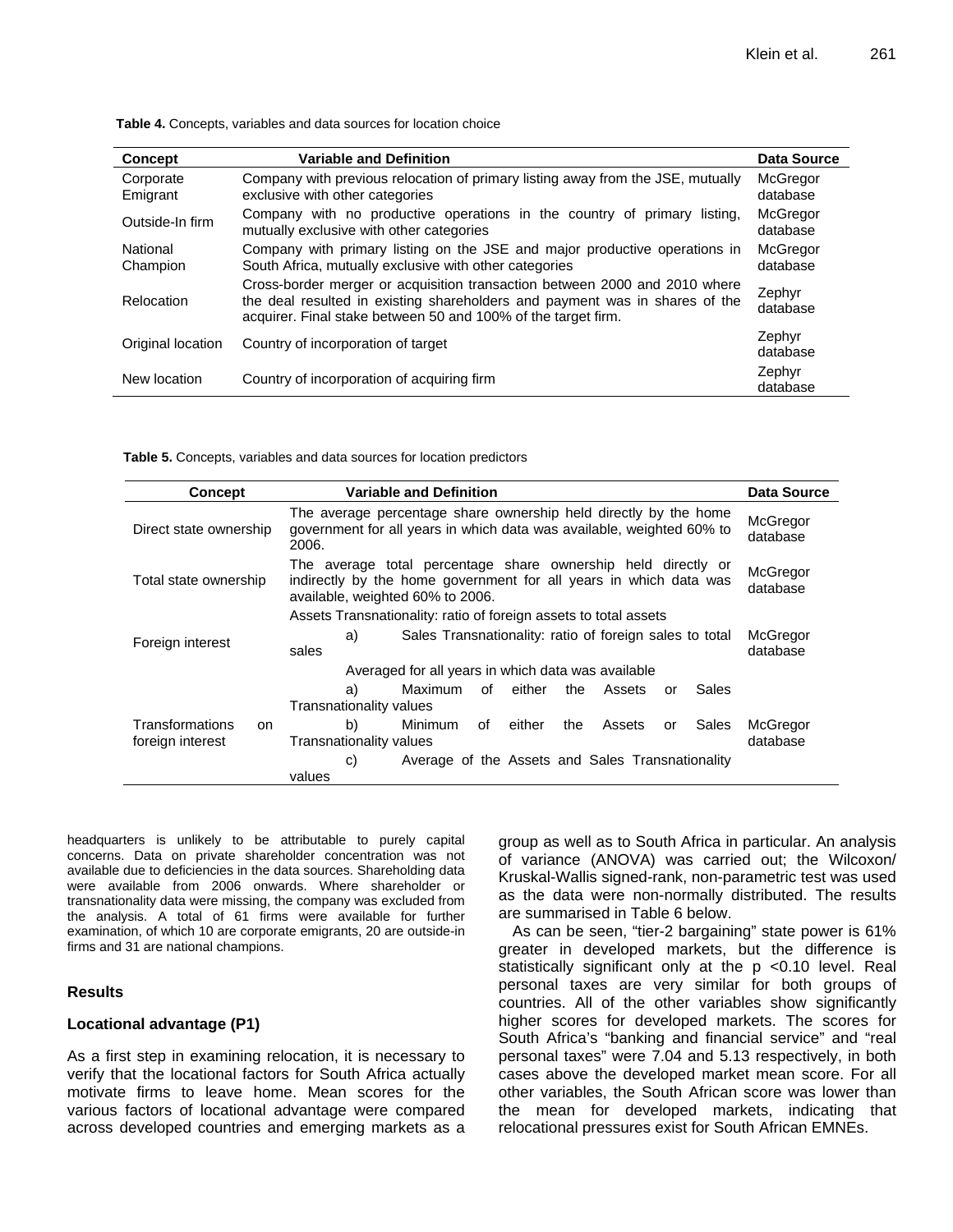#### **Table 6.** Summary of results for locational Advantage (P1)

| Variable                     | <b>Mean for Developed</b><br><b>Markets</b> | <b>Mean for Emerging</b><br><b>Markets (Std Error)</b> | value | ANOVA P- W/K-W Signed Rank Test,<br><b>Chi-square P-value</b> |
|------------------------------|---------------------------------------------|--------------------------------------------------------|-------|---------------------------------------------------------------|
|                              | (Std Error)                                 |                                                        |       |                                                               |
| Connectivity                 | 8.19500                                     | 6.83350                                                |       | $***$                                                         |
|                              | (0.20258)                                   | (0.23098)                                              |       |                                                               |
| Banking and financial        | 6.90308                                     | 5.66550                                                | $***$ |                                                               |
| services                     | (0.21525)                                   | (0.24542)                                              |       |                                                               |
| Competent senior             | 6.27923                                     | 5.47350                                                |       | $\star$                                                       |
| managers                     | (0.19118)                                   | (0.21797)                                              |       |                                                               |
| Stock market capitalisation  | 1255.53                                     | 265.26                                                 |       | $***$                                                         |
|                              | (447.12)                                    | (509.80)                                               |       |                                                               |
| Stock market                 | 6.00038                                     | 4.86513                                                | $***$ |                                                               |
| capitalisationLOG            | (0.26280)                                   | (0.29964)                                              |       |                                                               |
| Investment risk              | 89.0335                                     | 57.2760                                                |       | $***$                                                         |
|                              | (1.7202)                                    | (1.9613)                                               |       |                                                               |
| Investment risk LOG          | 4.48551                                     | 4.03158                                                |       | ***                                                           |
|                              | (0.02742)                                   | (0.03126)                                              |       |                                                               |
| Cost of capital              | 6.15692                                     | 4.19450                                                | $***$ |                                                               |
|                              | (0.21168)                                   | (0.24135)                                              |       |                                                               |
| Management education         | 6.34038                                     | 5.00850                                                | $***$ |                                                               |
|                              | (0.21645)                                   | (0.24679)                                              |       |                                                               |
| Legal and regulatory         | 5.61923                                     | 4.13750                                                | $***$ |                                                               |
| framework                    | (0.25534)                                   | (0.29113)                                              |       |                                                               |
| Intellectual property rights | 7.34808                                     | 4.74450                                                | $***$ |                                                               |
|                              | (0.21101)                                   | (0.24059)                                              |       |                                                               |
| Tier-2 Bargaining"           |                                             |                                                        |       |                                                               |
| <b>State Power</b>           | 2.39308                                     | 0.93600                                                |       | $\dagger$                                                     |
|                              | (0.52655)                                   | (0.60036)                                              |       |                                                               |
| Quality of life              | 8.07000                                     | 4.65200                                                |       | $***$                                                         |
|                              | (0.23900)                                   | (0.27250)                                              |       |                                                               |
| Real personal taxes          | 4.68308                                     | 4.79450                                                | n.s.  |                                                               |
|                              | (0.25656)                                   | (0.29252)                                              |       |                                                               |

† p< 0.10; \* p < 0.05; \*\* p < 0.01; \*\*\* p < 0.001

An exploratory multivariate analysis of variance was conducted to compare the overall vector of means difference between developed and emerging markets. The results of this analysis are tabulated in table 7 below. As can be seen, the two country types are significantly different, with the mean score for developed countries being higher, providing empirical support for the proposition that emerging markets offer less locational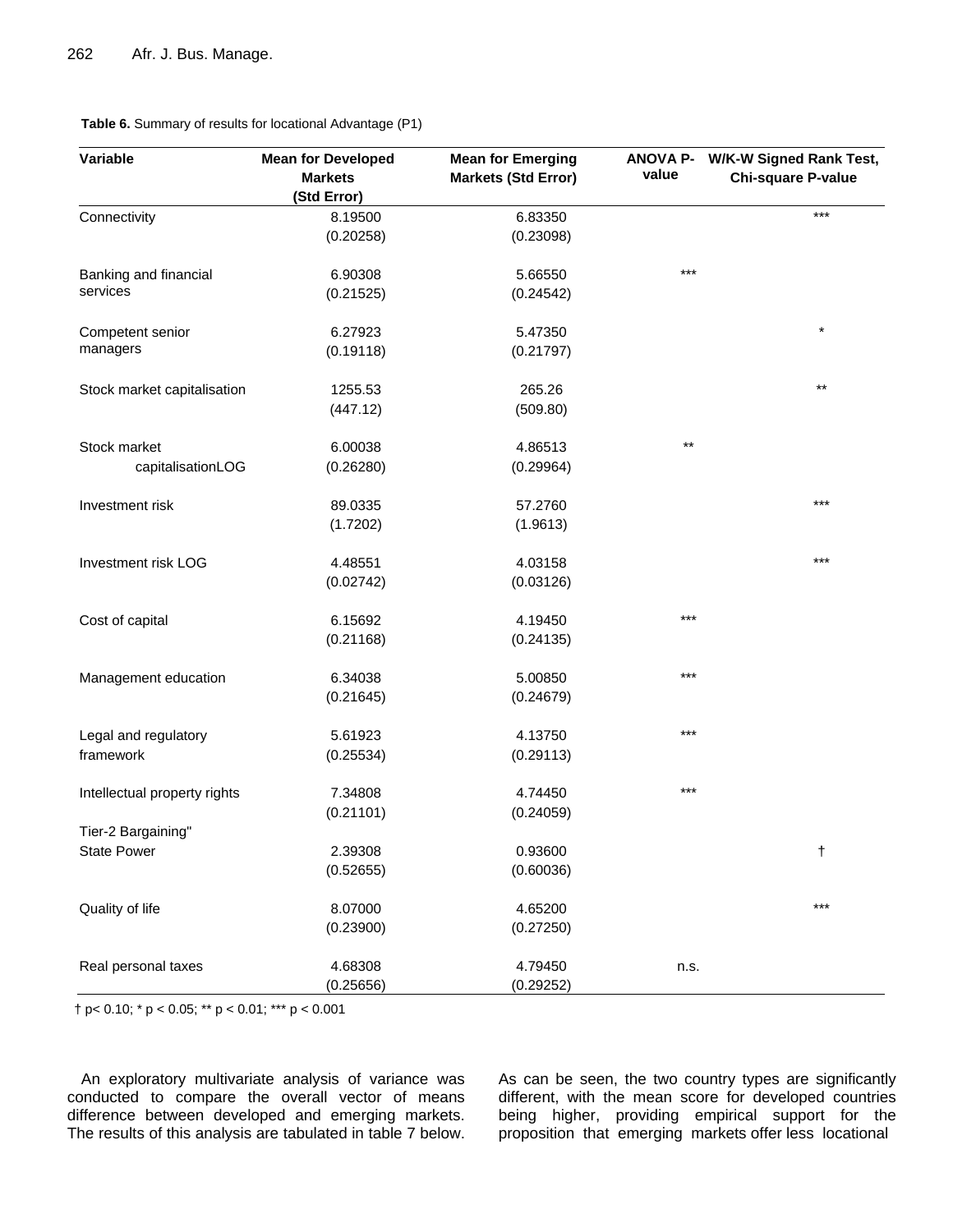**Table 7.** Result of means test for one-way MANOVA

| <b>Number</b> | Mean (Std Error) | <b>Prob&gt;F</b> |
|---------------|------------------|------------------|
| 26            | 8.19500          | $***$            |
|               | (0.20258)        |                  |
| 20            | 6.83350          |                  |
|               | (0.23098)        |                  |
|               |                  |                  |

\*\*\* p< 0.001.

advantage than developed markets for MNE headquarters.

# **Location choices (P2)**

The sample was then reviewed for known location choices. Those EMNEs that had made alternative location choices were catalogued as either corporate emigrants or outside-in firms. That is, those who had chosen to relocate corporate headquarters from South Africa or those who had chosen to place their headquarters in a country other than that of their major operations. Details of firms described as corporate emigrants and their destination of relocation are shown in the appendix (Table A2). All of the South African corporate emigrants chose to move to developed markets in either Europe or North America as would be expected from their locational advantages over other emerging markets.

Details of firms described as outside-in, with the locations of their primary listing and primary operations are shown in the appendix (Table A3). Following the methodology of the London stock exchange, country of operation was taken to be the most significant geographical location for revenues or assets. For firms not listed in London, country of operation was derived from publically available data such as annual reports and firm websites. All but one of the outside-in firms chose to locate their headquarters in a developed market, despite their primary operations being in an emerging market. The curious nature of these firms is demonstrated well in the example of inter-phase-slip algorithm (IPSA). Despite having almost all sales and assets vested in one plant in South Africa, as well as future prospects being in South Africa, their head office is located in London.

# **Location predictors (P3)**

Having shown that locational advantages of developed markets exist, we now turn to the question of why some firms do not relocate. Details of firms described as national champions are shown in the appendix (Table A4). National champions are compared to corporate emigrants in terms of their state ownership and transnationality of assets and sales in Table 8.

As can be seen, state ownership measures were 41%

and 51% higher for national champions versus corporate emigrants, but these are not statistically significant at a p < 0.10 level. All transnationality variables show significantly higher values for corporate emigrants.<sup>2</sup>

Overall, our results provide empirical support for the proposition that EMNE headquarters location are constrained by ownership factors and encouraged by levels of foreign business interest.

#### **Discussion**

Based on the factors chosen, there is significant evidence that emerging markets offer less locational advantage than developed markets for EMNE headquarters. EMNE headquarters in developed markets:

- 1. Are better able to communicate across internal and external boundaries, improving performance;
- 2. Are better supported by the supplier network desired by a headquarters office;
- 3. Have greater access to competent senior managers, required for business growth;
- 4. Have access to greater pools of equity capital, required to fuel business growth;
- 5. Benefit from lower country risk perception with investors;
- 6. Have access to cheaper pools of capital, required to fuel business growth;
- 7. Have access to better educational support, required to inform business growth;
- 8. Have economical legal and regulatory support, required for competitiveness;
- 9. Have greater protection of intellectual property, required for innovation; and,
- 10. Support access to a better personal quality of life for managers; and.
- 11. Enjoy the benefits of greater weight in multi-lateral institutions.

All of the ten corporate emigrants in this study chose to move to developed markets in either Europe or North America. All but one of the twenty outside-in firms chose

<sup>&</sup>lt;sup>2</sup>Similar results were obtained using a logistic regression analysis (not reported here).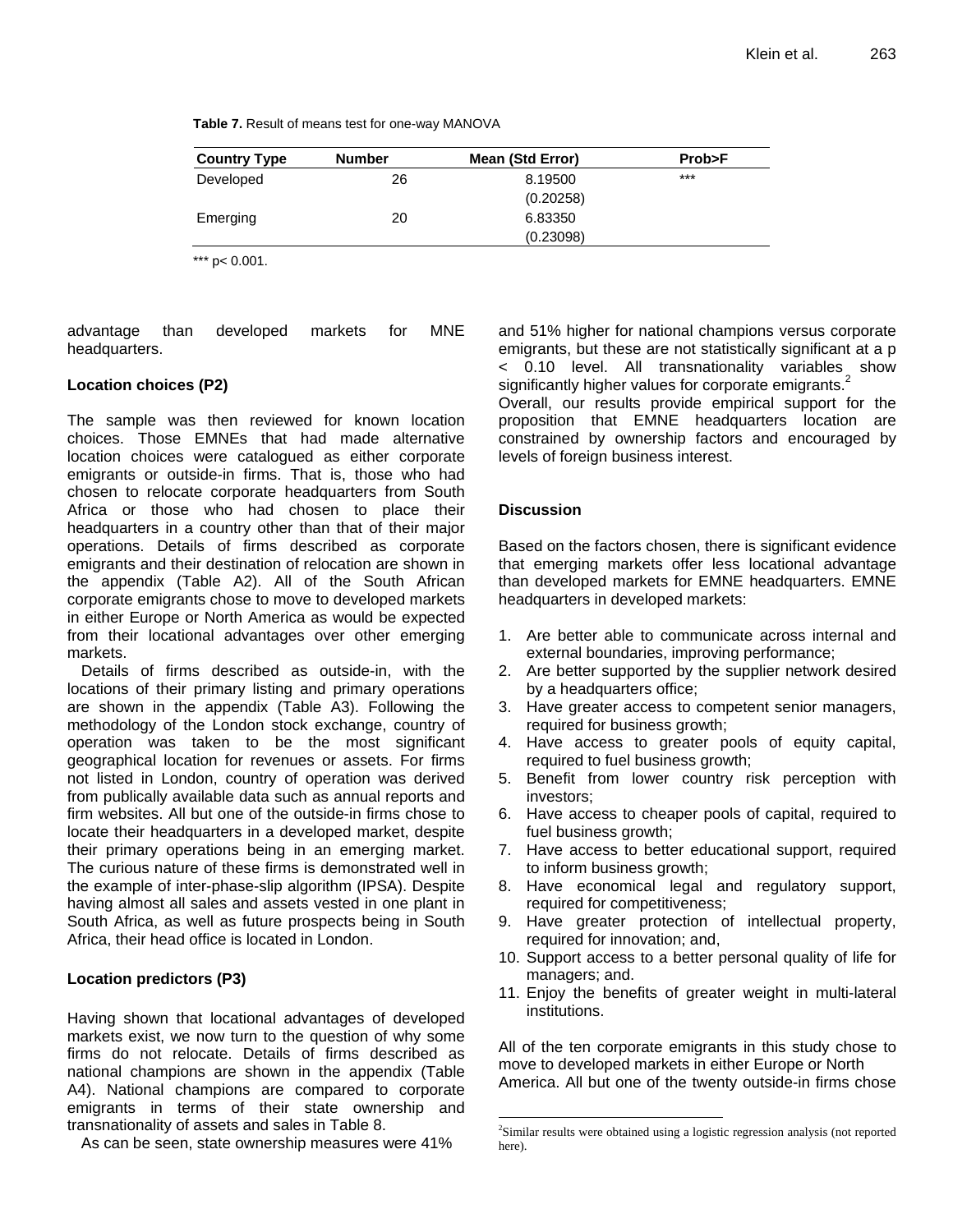#### **Table 8.** Summary of results for location predictors

| <b>Variable</b>                | <b>Mean for Corporate</b><br><b>Emigrants (Std Error)</b> | <b>Mean forNational</b><br><b>Champions (Std</b><br>Error) | W/K-W Signed Rank Test,<br><b>Chi-square P-value</b> |
|--------------------------------|-----------------------------------------------------------|------------------------------------------------------------|------------------------------------------------------|
| Direct State Ownership         | 6.16450                                                   | 8.66979                                                    |                                                      |
|                                | (2.6436)                                                  | (1.5799)                                                   | n.s.                                                 |
| <b>Total State Ownership</b>   | 7.7110                                                    | 11.6227                                                    |                                                      |
|                                | (2.8294)                                                  | (1.6909)                                                   | n.s.                                                 |
| <b>Assets Transnationality</b> |                                                           |                                                            |                                                      |
|                                | 58.4640                                                   | 21.3386                                                    | $***$                                                |
|                                | (8.0970)                                                  | (4.8389)                                                   |                                                      |
| <b>Sales Transnationality</b>  | 65.2580                                                   | 32.1719                                                    | $***$                                                |
|                                | (9.3227)                                                  | (5.6736)                                                   |                                                      |
| Minimum of Sales or Assets TN  | 55.9010                                                   | 17.7254                                                    | $***$                                                |
|                                | (7.9646)                                                  | (4.7597)                                                   |                                                      |
| Maximum of Sales or Assets TN  | 67.8210                                                   | 35.2593                                                    |                                                      |
|                                | (8.8346)                                                  | (5.2797)                                                   | $***$                                                |
| Average of Sales and Assets TN | 61.8620                                                   | 26.4900                                                    |                                                      |
|                                | (7.8512)                                                  | (4.692((4.6920)                                            | $***$                                                |
|                                |                                                           |                                                            |                                                      |

\*\*  $p < 0.01$ 

to relocate their headquarters to developed countries, choosing to bear higher distance-related transaction costs arising from their primary country of operation being in an emerging market. Both of these facts support an argument that developed markets offer greater locational advantages than emerging markets to EMNE headquarters.

South African MNEs that did not choose to relocate were constrained by low levels of foreign interest. There is some evidence, but not very clear, that they may also have been constrained by higher levels of state ownership. There was evidence that relocating firms had businesses that were significantly more transnational than those that did not. Transnationality was not correlated with state ownership.

Our finding that transnationality is associated with headquarters location choice appears to be at variance with that of Birkinshaw et al. (2006) who suggest that business unit, not corporate; headquarters relocate when there is a large portion of sales and manufacturing activities overseas. This apparent contradiction may be present if increasing transnationality follows relocation (McNulty, 2010); transnationality here was measured after relocation and thus is more likely to be a result than a cause of relocation. In addition, while having a somewhat transnational business is necessary before a firm considers relocation, it may not be the reason for relocation. An ambition for transnationality may be a

motivation for the move in the first place.

As data for the concentration of private ownership were not available, it was not possible to compare these results with those of Birkinshaw et al. (2006) who found that concentrated private ownership was likely to constrain relocation. We suggest that their finding would not hold true in South Africa or other emerging markets given the agency effect implied in the lifestyle quality offered in developed markets.

Rugman and Verbeke (1992, 2001) show how firm specific advantages may emerge from multiple sources. These may be from the home country office, a foreign subsidiary or across a MNE's network. The relocation of the headquarters to a global financial centre may be one way in which advantages are developed. Those that accuse emerging market MNEs of a lack of patriotism or label relocation as capital flight should acknowledge the competitive necessity of firms seeking the same country specific advantages as their developed market rivals.

# **Conclusion**

A model describing the internationalisation of EMNEs was developed, describing three possible trajectories. The "Corporate Emigrant" is conceptualised as a firm that relocates its headquarters to obtain location specific advantages, while business unit offices remain elsewhere.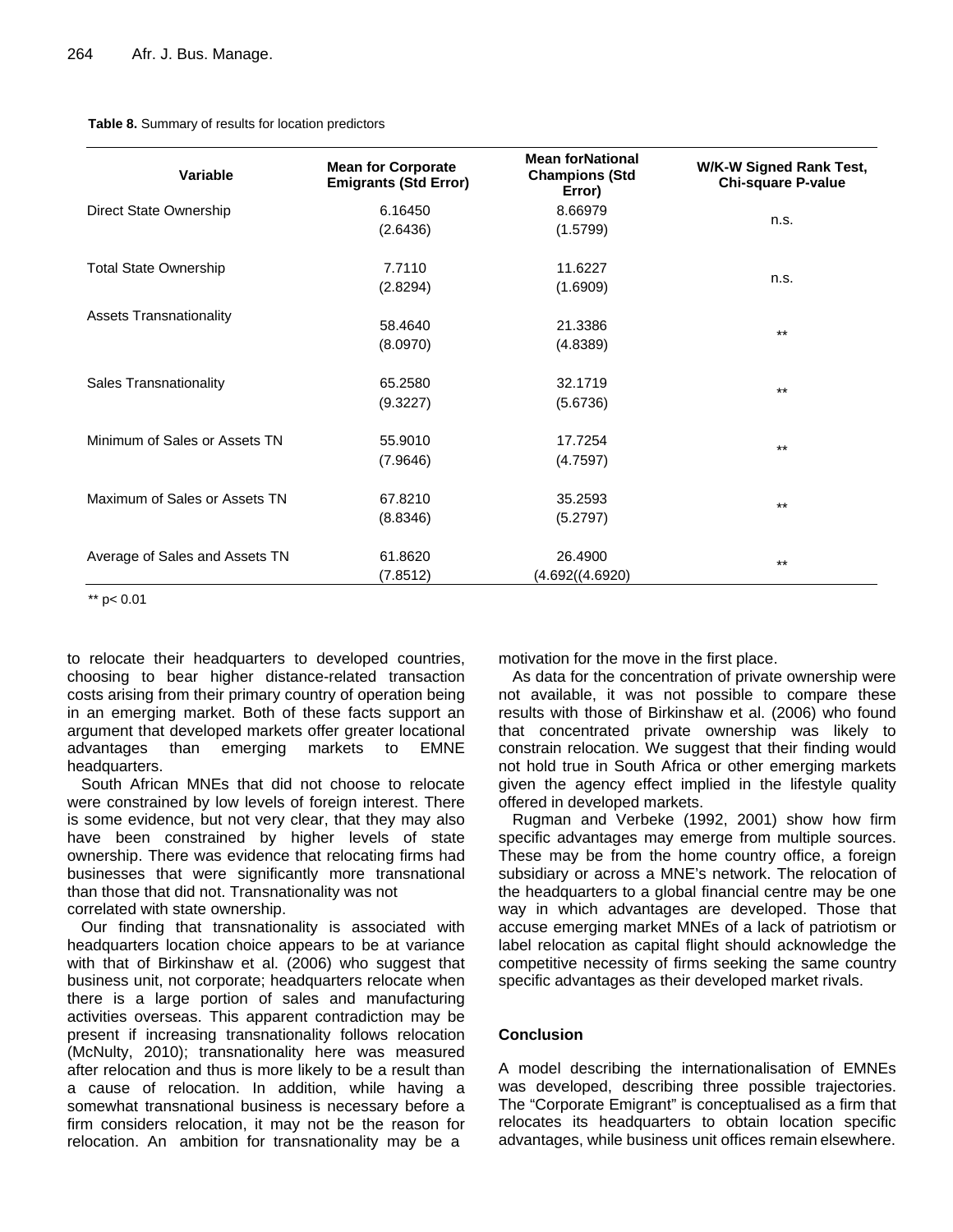The "national champion" is seen as a firm that does not relocate and bears the costs, or benefits, of this decision. The "target" is acquired by another MNE, which results in an effective transfer of headquarters functions. A further variation is the foreign "outside-in" firm. Here, a foreign firm locates its headquarters and operations separately – managing from "outside", with operations "in" country.

There is significant evidence that emerging markets offer less locational advantage than developed markets (Appendix 1) to EMNEs. It is clear that South African multinational enterprises relocated to developed markets, not to other emerging markets. EMNEs that did not choose to relocate were constrained by low levels of foreign interest, but the state did not necessarily restrict or impose transnationality.

The results imply that if emerging market nations seek to remain attractive to EMNE headquarters and the high value-added employment that they offer, they have significant ground to cover to improve their attractiveness on the factors measured. Specifically, the factors that remain under the control of the host state, the institutional and agency factors, need to be focused upon. In 2010, the South African treasury recognised that "The current regulatory framework has tax and exchange control aspects which are inhibitive to international headquarter companies seeking to leverage South Africa's infrastructure and skills base as a means of investing in the rest of the continent. ... headquarters companies will be allowed to raise and deploy capital offshore without exchange control approval" (National Treasury - South Africa, 2010). Measures like this are typical kind required to retain EMNE headquarters.

Given the complexity of the location decision, shareholders must be watchful that managers will not motivate a particular choice for personal reasons. It has been demonstrated that developed markets offer better "quality of life" but the lifestyle of managers should not be allowed to compromise firm competiveness.

#### **Limitations and directions for future research**

While presenting intriguing findings, this study has some limitations. The sample size was very small with only ten corporate emigrants, and substantiation of the consequences of the three growth paths is required. We assumed location is equivalent to the nation of primary stock market listing, which may be an over-simplification (Desai, 2009). Further, the analysis does not compare the factor strengths of the nations chosen or prioritise them. As it is often the case, the variables chosen may also not faithfully characterise the factors as experienced by all EMNEs, implying a possible representation error.

Regarding state power, it could be argued that the influence of each European country was underrepresented, as, in terms of trade, the European Union (EU) is a single large block. For example, Luxembourg's

total trade is small, but through its alignment with the EU, its overall influence may be seen as large. We also recognize that it is often regions, not nations, which attract headquarters. It is the square mile in the City of London that attracts financial firms as much as it is the country of Great Britain. This question of geographical boundary needs to be addressed more directly in future research.

It is recommended that future research should be broadened to include more countries, especially given the reality that the rate of relocation from South Africa has been high in recent decades. Emerging markets are diverse, and the case of South Africa may not be representative. Corporate headquarters relocations may be predicted by levels of state ownership and levels of foreign business interest elsewhere. Verification of this would add greatly to the understanding of MNE internationalisation and the impact of an emerging market origin. If country level variation is so great that this pattern is not replicated, further nuance could be brought to the understanding of the rise of EMNEs. Finally, clarity is required on the direction of causality between transnationality and relocation.

#### **Conflict of Interests**

The author(s) have not declared any conflict of interests.

#### **References**

- Baaij M, Van Den Bosch F, Volberda H (2004). The international relocation of corporate centres: Are corporate centres sticky? Euro. Mgmt. J. 22(2):141-149.
- Barrios S, Huizinga H, Laeven L, Nicodème G (2008). International taxation and multinational firm location decisions. CESIFO working paper no. 2503.
- Bel G, Fageda X (2008). Getting there fast: Globalization, intercontinental flights and location of headquarters. J. Eco. Geog. 8(4):471-495.
- Birkinshaw J, Braunerhjelm P, Holm U, Terjesen S (2006). Why do some multinational corporations relocate their headquarters overseas? Strategic Manage. J. 27(7):681-700.
- Braunerhjelm P (2004). Heading for headquarters? why and how the location of headquarters matter among the EU countries. In PG Europe & L Oxelheim (Eds.), European union and the race for foreign direct investment. Amsterdam/Boston: Elsevier.
- Brouwer AE, Mariotti I, van Ommeren JN (2004). The firm relocation decision: An empirical investigation. Annals Regnl Sci. 38:335-347.
- Bureau van Dijk (2010). Zephyr. Retrieved 07/23, 2010, from https://zephyr.bvdinfo.com/version-
- 201448/home.serv?product=zephyrneo CIA (2009). CIA - the world fact book - country comparison: Exports. Retrieved 07/23, 2010, from https://www.cia.gov/library/publications/the-world-

factbook/rankorder/2078rank.html?countryName=Tokelau&countryCo de=tl&regionCode=au&rank=222#tl

- Davis CJ, Henderson JV (2008). The agglomeration of headquarters. Regnl Sci. Urban Eco. 38(5):445-460.
- Delbecque V, Mejean I, Patureau L (2008). Social competition and firms' location choices. Centre D'études Prospectives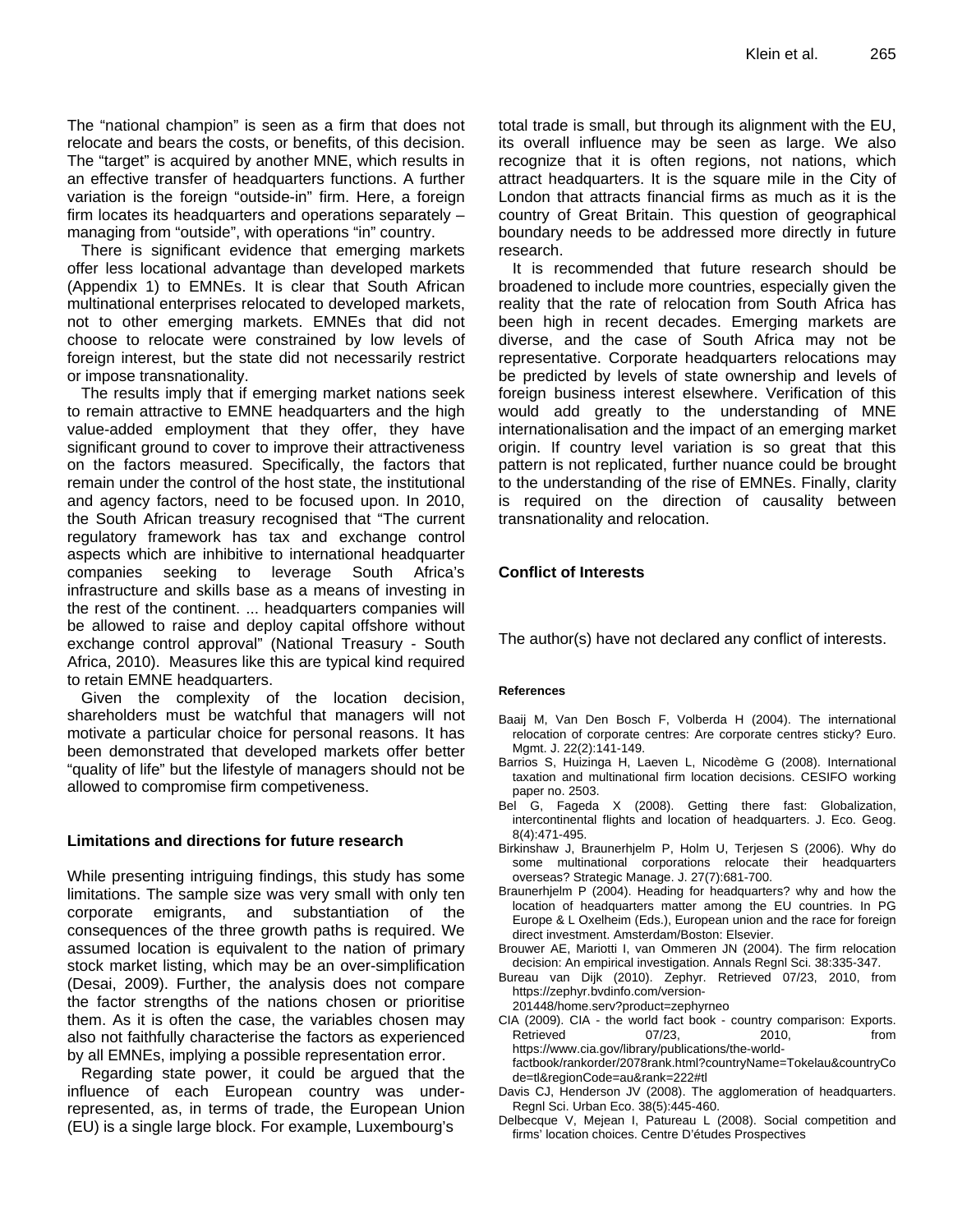etd'informationsInternationales (CEPII). Working Paper 12.

Desai MA (2009). The decentering of the global firm. World Eco.

- 32(9):1271-1290.
- Desai MA, Hines J (2002). Expectations and expatriations: Tracing the causes and consequences of corporate inversions. Ntnl. Tax J. 55(3):409-440.
- Deschryvere M (2009). Mobility of corporate headquarter functions: A literature review. Res Instit. Finnish Eco. Discussion Papers.
- Devereux MP, Maffini G (2006). The impact of taxation on the location of capital, firms and profit. Oxford Univ Centre Bus Tax. Working Paper. 7(2).
- Dunning JH (1998). Location and the multinational enterprise: A neglected factor? Int. Bus. St. 29:45-66.
- Dunning JH, Lundan SM (2008). Multinational enterprises and the global economy (2nd ed.). Cheltenham: Edward Elgar Publishing.
- Egger P (2009). Europe special issue taxation and the globalisation process. World Eco. 32(9).
- Fortune (2009). Global 500 2009: Annual ranking of the world's biggest companies from Fortune magazine. Retrieved 2/9/2010, 2010, from http://money.cnn.com/magazines/fortune/global500/2009/
- FTSE Group (2009). Country classification in FTSE global benchmarks. Retrieved 01/15, 2010, from http://www.ftse.com/Indices/Country\_Classification/index.jsp
- Guillén MF, García-Canal E (2009). The American model of the multinational firm and the "new" multinationals from emerging economies. Acad Manage. Persp. 23(2):23-35.
- Head K, Mayer T (2004). Market potential and the location of Japanese investment in the european union. Rev. Eco. Stat. 86:959-972.
- Hoover's (2010). SABMiller plc: Information from answers.com. Retrieved 04/24, 2010, from http://www.answers.com/topic/sabmillerplc
- IFC (2010). International finance corporation subscriptions and voting power of member countries. Retrieved 07/23, 2010, from http://siteresources.worldbank.org/BODINT/Resources/278027- 1215524804501/IFCCountryVotingTable.pdf
- IMF (2009). IMF members' quotas and voting power, and IMF board of governors. Retrieved 07/23, 2010, from http://www.imf.org/external/np/sec/memdir/members.htm#3
- JSE (2010). Johannesburg stock exchange dual listed companies. Retrieved 07/23, 2010, from http://www.jse.co.za/How-To-List-A-Company/Main-Board/Dual-listed-companies.aspx
- Klein S, Wöcke A (2009). Protective incubators and South African MNEs. Thunderbird Int. Bus Rev. 51(4):341-354.
- McGregor BFA (2010). McGregor BFA research domain. Retrieved 07/23, 2010, from www.mcgbfa.com
- McNulty A (2010). SA offshore listings: Scoring the away game. Fin Mail. Retrieved 10/25, 2010, from http://www.fm.co.za/Article.aspx?id=120546
- Mohamed S, Finnoff K (2005). Capital flight from South Africa, 1980- 2000. In GE Epstein (Ed.), Capital flight and capital controls in developing countries (First ed.: 85-115). Cheltemham: Edward Elgar Publishing Ltd.
- Mooij RA, Ederveen S (2001). Taxation and foreign direct investment: A synthesis of empirical research. Int. Tax Pub. Fin. 10:673-693.
- Mucchielli JL, Saucier P (1997). European industrial relocations in lowwage countries: Policy and theory debates. In PJ Buckley, & JL Mucchielli (Eds.), Multinational firms and international relocation. London: Edwar Elgar.
- National Treasury South Africa (2010). In PGordhan, Minister of Finance (Ed.), Medium term budget policy statement, 2010. Pretoria.
- OECD (2010). Perspectives on global development: Shifting wealth. Paris: OECD Development Centre.
- Ono Y (2003). Outsourcing business services and the role of central administrative offices. J. Urb. Eco. 53(3):377-395.
- Pennings E, Sleuwaegen L (2000). International relocation: Firm and industry determinants. Eco Let. 67(2):179-186.
- Ramamurti R (2001). The obsolescing (bargaining model: MNE-host developing country relations revisited. J. Int. Bus. St. 32(1):23-39.
- Ramamurti R (2009). What have we learned about emerging-market MNEs? In RRamamurti, & JV Singh (Eds.), Emerging multinationals in emerging markets. Cambridge: Cambridge University Press.
- Rugman A (2008). How global are TNCs from emerging markets? In KP Sauvant, K Mendoza & I Irmak (Eds.), The rise of transnational corporations from emerging markets: Threat or opportunity? Cheltenham: Edward Elgar Publishing.
- Rugman A, Verbeke A (1992). A note on the transnational solution and the transaction cost theory of multinational strategic management. J. Int. Bus. Stud. 23(4):761-772.
- Rugman A, Verbeke A (2001). Subsidiary-specific advantages in multinational enterprises. Str. Manage. J. 22(3):237-250.
- Strauss-Kahn V, Vives X (2009). Why and where do headquarters move? Reg. Sci. Urb. Eco. 39(2):168-186.
- Tata Group (2010). Tata group | investor desk | tata group sector-wise performance. Retrieved 06/25, 2010, from http://www.tata.com/htm/Group\_Investor\_pieChart.htm
- Transparency International (2009). Corruption perceptions index (CPI) 2009 table. Retrieved 06/25, 2010, from http://www.transparency.org/policy\_research/surveys\_indices/cpi/200 9/cpi\_2009\_table
- US Department of State (2009). London summit communiqué: Global plan for recovery and reform. Retrieved 06/29, 2010, from http://www.pittsburghsummit.gov/resources/125131.htm
- UNCTAD (1996). World investment report 1996: Investment, trade and international policy arrangements. Geneva: United Nations Conference on Trade and Development.
- UNCTAD (1999). World investment report 1999 FDI and the challenge of development. Geneva: United Nations Conference on Trade and Development.
- UNCTAD (2003a). UNCTAD.ORG >> digital library >> world market for corporate HQs emerging. Retrieved 04/27, 2010, from http://www.unctad.org/Templates/Webflyer.asp?docID=3768&intItemI D=1397&lang=1
- UNCTAD (2003b). World investment report 2003 FDI policies for development: National and international perspectives. Geneva: United Nations Conference on Trade and Development.
- UNCTAD (2009).UNCTAD.ORG >>> definitions. Retrieved 01/16, 2010, from
	- http://www.unctad.org/Templates/Page.asp?intItemID=2444&lang=
- Voget J (2008). Headquarter relocations and international taxation. Centre for Business Taxation. Ox Univ, Working Paper.
- World Competitiveness Center (2009).World competitiveness online. Retrieved 7/29/2010, 2010, from https://www.worldcompetitiveness.com/online/Login.aspx
- World Economic Forum (2010).The global competitiveness report 2010–2011. Geneva: Centre for Global Competitiveness and Performance.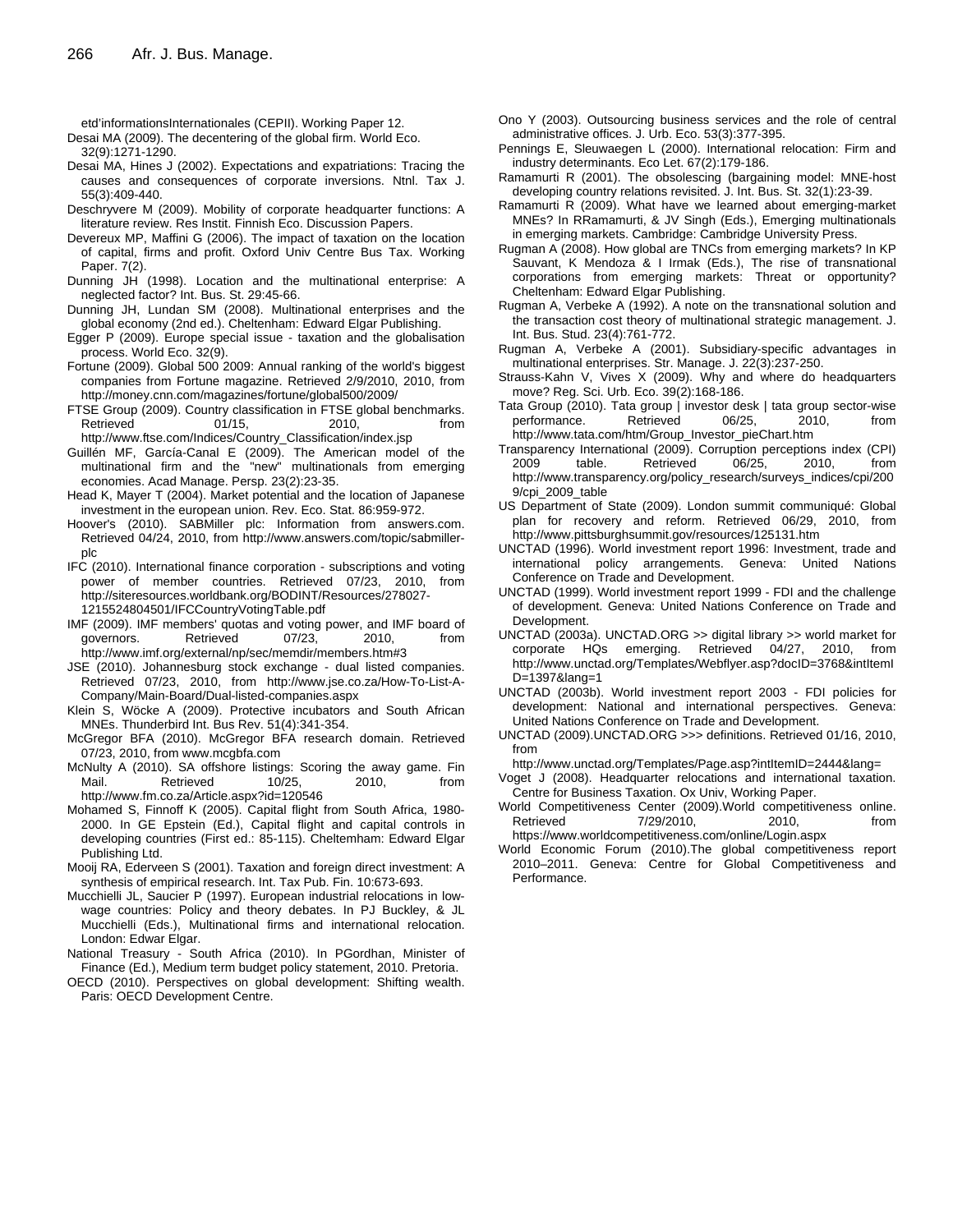# **APPENDIX**

| <b>Developed Markets</b> | <b>Emerging Markets</b> |
|--------------------------|-------------------------|
| Australia                | Argentina               |
| Austria                  | <b>Brazil</b>           |
| Belgium                  | Chile                   |
| Canada                   | China                   |
| Denmark                  | Colombia                |
| Finland                  | Czech Republic          |
| France                   | Hungary                 |
| Germany                  | India                   |
| Greece                   | Indonesia               |
| Hong Kong                | Malaysia                |
| Ireland                  | Mexico                  |
| Israel                   | Peru                    |
| Italy                    | Philippines             |
| Japan                    | Poland                  |
| Luxembourg               | Russia                  |
| <b>Netherlands</b>       | South Africa            |
| New Zealand              | Taiwan                  |
| Norway                   | Thailand                |
| Portugal                 | Turkey                  |
| Singapore                | Ukraine                 |
| South Korea              |                         |
| Spain                    |                         |
| Sweden                   |                         |
| Switzerland              |                         |
| United<br>Kingdom        |                         |
| <b>United States</b>     |                         |

Table A1. Country classification

**Table A2.** Location choices for corporate emigrants

| <b>Company Name</b>                | <b>Current Primary Listing</b> | <b>Previous</b><br><b>Primary Listing</b> |
|------------------------------------|--------------------------------|-------------------------------------------|
| Anglo American PLC                 | London Stock Exchange          | <b>JSE</b>                                |
| <b>BHP Billiton PLC</b>            | London Stock Exchange          | <b>JSE</b>                                |
| Brait S.A                          | Luxembourg Stock Exchange      | <b>JSE</b>                                |
| Dimension DataHoldings PLC         | London Stock Exchange          | <b>JSE</b>                                |
| Investec PLC                       | London Stock Exchange          | <b>JSE</b>                                |
| Capital Shopping Centres Group PLC | London Stock Exchange          | <b>JSE</b>                                |
| Mondi PLC                          | London Stock Exchange          | <b>JSE</b>                                |
| Net 1 UEPS Technologies Inc        | Nasdaq Stock Market            | <b>JSE</b>                                |
| Old Mutual PLC                     | London Stock Exchange          | <b>JSE</b>                                |
| Sabmiller PLC                      | London Stock Exchange          | <b>JSE</b>                                |

**Note.** Billiton was the first South African EMNE to relocate, in 1997. It merged with BHP in 2001 to form BHP Billiton. Brait was formed in 1998 following the merger of the banking interests of Capital Alliance Holdings, South Africa, and Tolux, Luxembourg. Brait is now headquartered in Luxembourg. The Capital Shopping Centres Group was formally known as Liberty International PLC.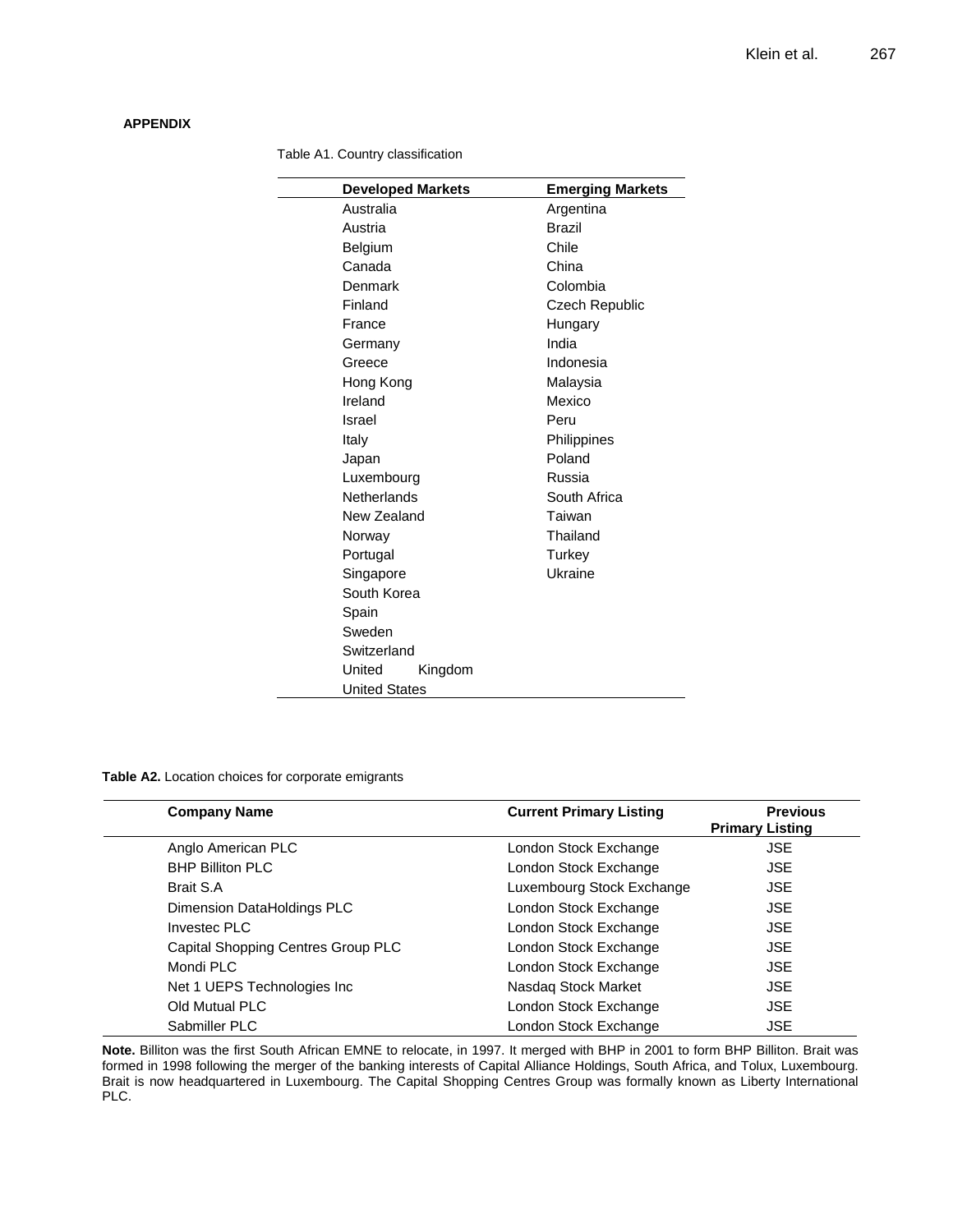| <b>Table A3.</b> Location choices for outside-in firms |  |
|--------------------------------------------------------|--|
|--------------------------------------------------------|--|

| <b>Company Name</b>               | <b>Current Primary Listing</b> | <b>Country of Primary</b><br><b>Operation</b> |
|-----------------------------------|--------------------------------|-----------------------------------------------|
| African Eagle Resources PLC       | London Stock Exchange          | Zambia                                        |
| Anooraq Resources Corporation     | Toronto Stock Exchange         | South Africa                                  |
| Aquarius Platinum Limited         | Australian Stock Exchange      | South Africa                                  |
| <b>BRC Diamondcore Limited</b>    | <b>Toronto Stock Exchange</b>  | <b>DRC</b>                                    |
| <b>Central Rand Gold Limited</b>  | London Stock Exchange          | South Africa                                  |
| Coal of Africa Limited            | Australian Stock Exchange      | South Africa                                  |
| Conafex Holdings SA               | Luxembourg Stock Exchange      | South Africa                                  |
| Eastern Platinum Limited          | <b>Toronto Stock Exchange</b>  | South Africa                                  |
| <b>First Uranium Corporation</b>  | <b>Toronto Stock Exchange</b>  | South Africa                                  |
| <b>Great Basin Gold Limited</b>   | <b>Toronto Stock Exchange</b>  | South Africa                                  |
| Halogen Holdings SA               | Luxembourg Stock Exchange      | South Africa                                  |
| <b>IPSA Group PLC</b>             | London Stock Exchange          | South Africa                                  |
| Lonmin PLC                        | London Stock Exchange          | South Africa                                  |
| Lonrho PLC                        | London Stock Exchange          | Mozambique                                    |
| Marshall Monteagle Holdings SA    | Luxembourg Stock Exchange      | South Africa                                  |
| Pan African Resources PLC         | London Stock Exchange          | South Africa                                  |
| Rockwell Diamonds Incorporated    | Toronto Stock Exchange         | South Africa                                  |
| <b>Tawana Resources NL</b>        | Australian Stock Exchange      | South Africa                                  |
| Uranium One Inc                   | <b>Toronto Stock Exchange</b>  | South Africa                                  |
| Zambia Copper Investments Limited | <b>JSE Limited</b>             | Zambia                                        |

**Table A4.** National champions

| <b>National champions</b>              |
|----------------------------------------|
| African Oxygen Limited                 |
| African Rainbow Minerals Limited       |
| Anglo Platinum Limited                 |
| Anglogold Ashanti Limited              |
| <b>Barloworld Limited</b>              |
| Datatec Limited                        |
| <b>DRDGold Limited</b>                 |
| <b>FirstRand Limited</b>               |
| Gold Fields Limited                    |
| Harmony Gold Mining Company            |
| Highveld Steel and Vanadium Corp       |
| Impala Platinum Holdings Limited       |
| Metorex Limited                        |
| Metropolitan Holdings Limited          |
| Mutual & Federal Insurance Comp Ld     |
| <b>Nedbank Group Limited</b>           |
| NictusBeperk                           |
| Oceana Group Limited                   |
| Pretoria Portland Cement Company       |
| Randgold& Exploration Company Ld       |
| Sanlam Limited                         |
| Santam Limited                         |
| Sappi Limited                          |
| Sasol Limited                          |
| Shoprite Holdings Limited              |
| Standard Bank Group Ltd                |
| Telkom SA Limited                      |
| TongaatHulett Limited                  |
| <b>Trans Hex Group Limited</b>         |
| <b>Truworths International Limited</b> |